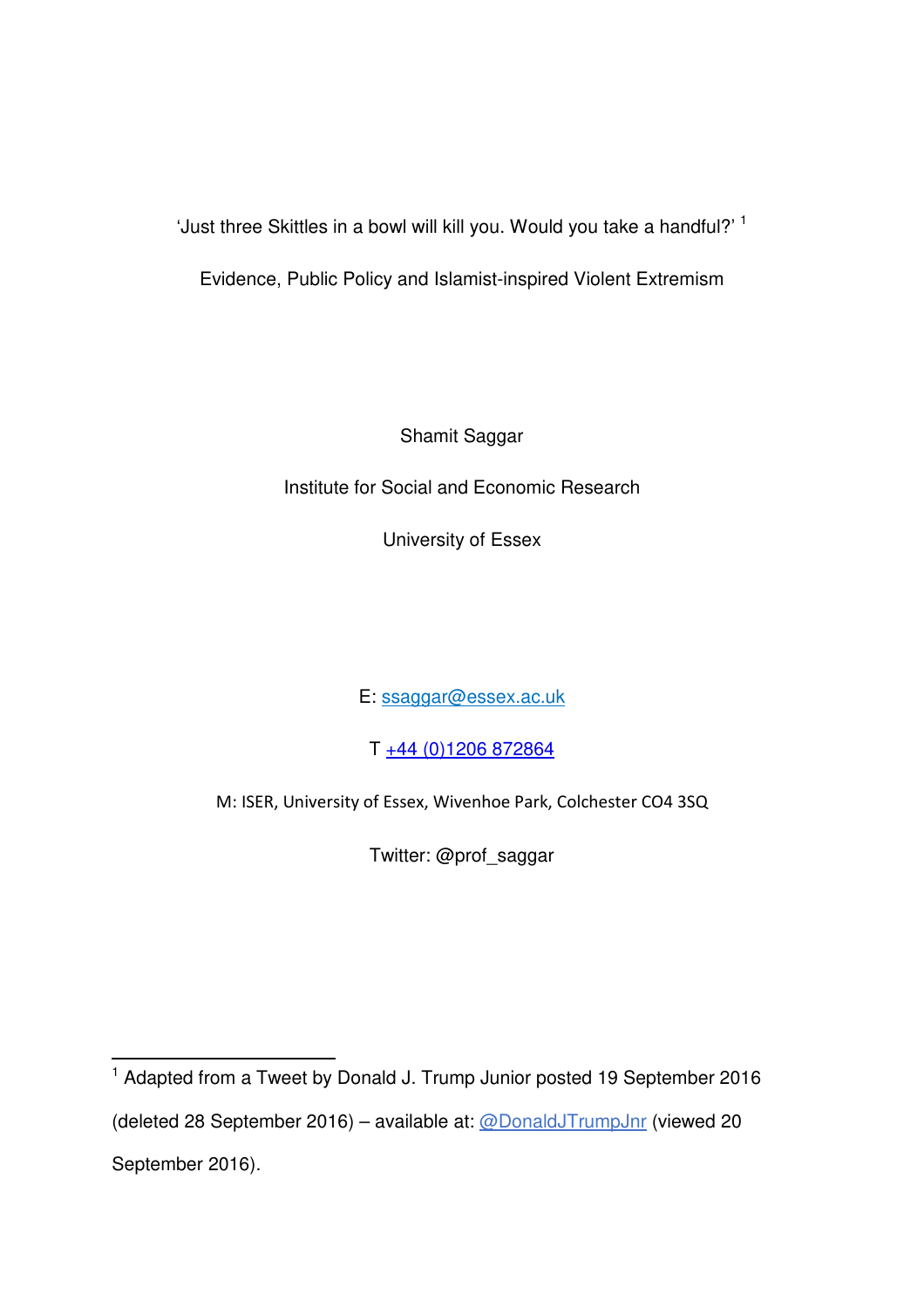**ABSTRACT** This article is concerned with the use of evidence by the UK policy community to tackle Islamist-inspired terrorism. It focuses on how evidence for such terrorism is generated, interpreted and organized, and in particular pinpointing the challenges of reliability and prediction facing those with responsibility for tackling terrorism and its associated causes. Counter-terrorism policy is heavily exposed to risks of bias and distortion, but it is also vulnerable to various kinds of institutional group-think and vested interests. This article scrutinises three aspects of CT evidence-based policymaking. First, there are imperfections in the evidence base, mostly arising from data limitations and practical shortcomings. These include factual gaps in knowledge, difficulties in comparing evidence about Muslims with non-Muslims, methodological weaknesses, and difficulties in measuring profoundly subjective feelings about alienation and grievance. Secondly, the scope of the problem to which policy is addressed (and the policy paradigms that are alluded to) shape the priorities placed on the evidence base. How much weight should be given to evidence about the narrative of oppression or dissent used by extremists? Background oppositional identities are extensively researched and yet policymakers may choose to concentrate instead on factors in the foreground that have to do with actual violent conspiracies. Thirdly, important nuances in the evidence-policy nexus arise from the implicit generalizations that are held by policymakers. Evidence describing the problem of terrorism is better accompanied by an appreciation of (and perhaps evidence about) the behavioural situation of decision-makers and decisionmaking structures. This involves trade-offs, bargaining and accommodations to carry different constituencies, and has a bearing on the kind of evidence that is used in CT. The article closes with a discussion of the above distinctions, and concludes that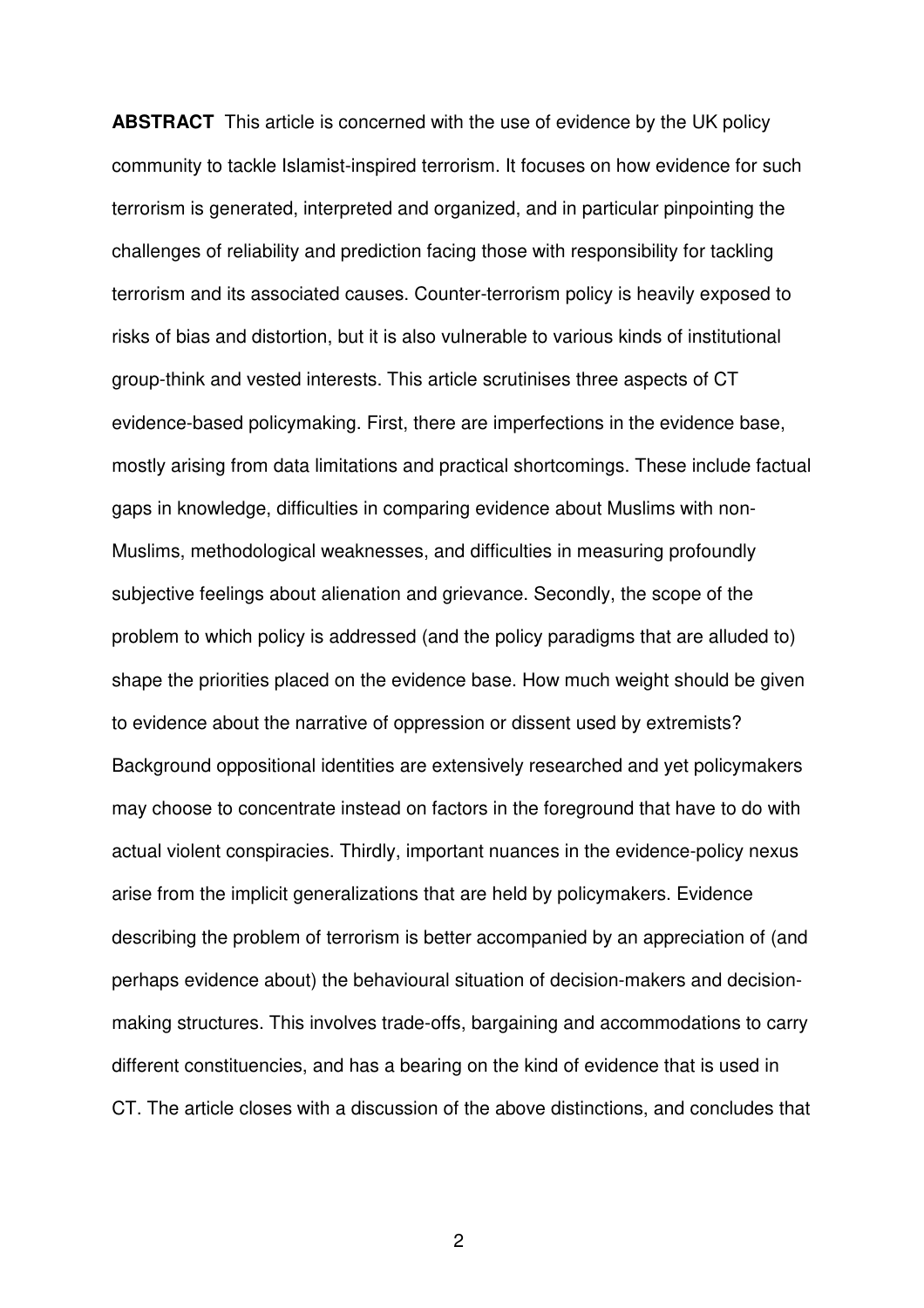there is a risk of naivety in evidence-based policymaking that is not alive to the politics of radicalization and extremism.

(300 words)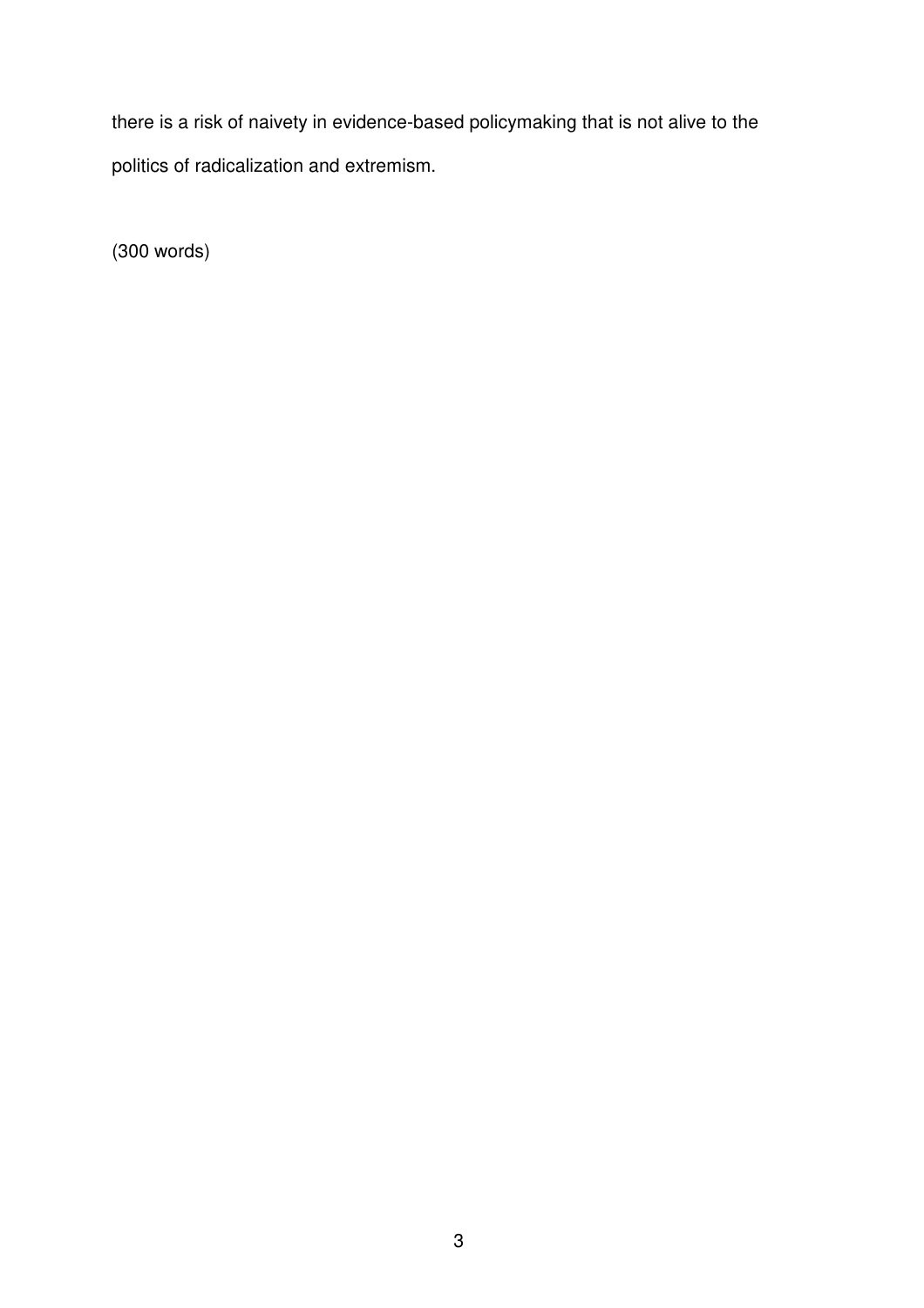**KEY WORDS** Counter-terrorism; evidence; public policy; Muslims; extremism;

radicalization;; grievance; alienation; decision-making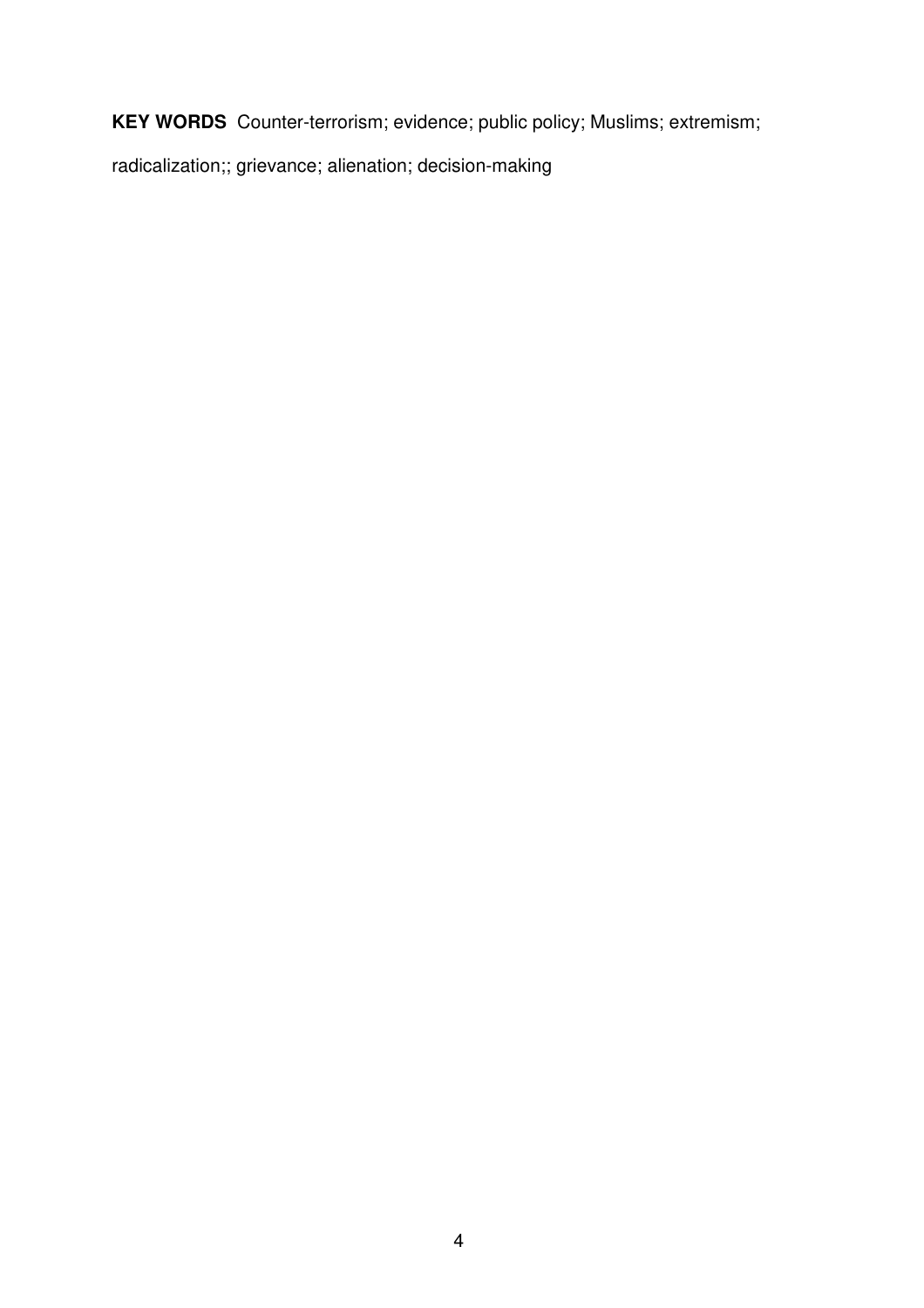'Just three Skittles in a bowl will kill you. Would you take a handful?' Evidence, Public Policy and Islamist-inspired Violent Extremism

#### **Introduction**

This article is concerned with the use of policy-relevant evidence by the UK policy community to tackle Islamist-inspired terrorism. It focuses on how evidence for such terrorism is generated, interpreted and organized, and in particular pinpointing the challenges of evidential reliability and predictive capacity that confront policymakers with responsibility for tackling terrorism and its associated causes. The conclusions are not limited to Islamist-inspired terrorism and can be extended to several aspects of far right-wing-inspired terrorism.

Two decades of countering Islamist-inspired political extremism in western liberal democracies provides a significant source of experience and reflection, not least in terms of what is known about the motivation and behaviour of those involved in (and those thought to be personally or emotionally aligned with) acts of terrorism. In this period, governments have grappled with how best to respond to a range of political movements, organizations and ad hoc initiatives and their associated narratives, a small handful of which have succeeded in making a connection between a general agenda of grievance and oppositional identity, and political violence in some form. Almost all practical attempts to tackle such extremism and radicalization have come up against a familiar problem, namely penetrating and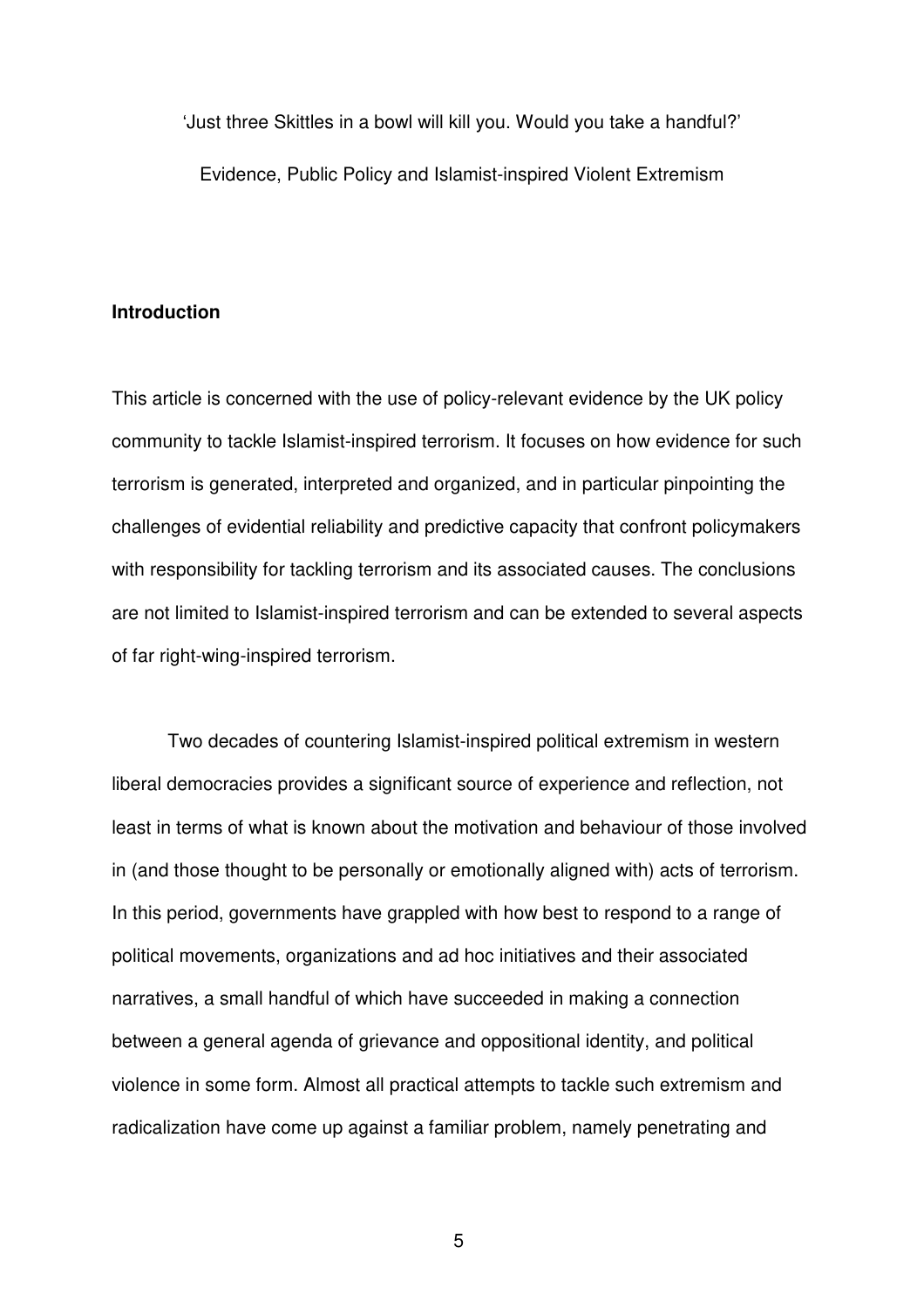making sense of the relationship between forms of non-violent dissent and the moral oxygen said to be sustaining specific violent conspiracies.

Against this background, policymakers have been stretched in their use of policy instruments that directly bear down on the actions of violent conspirators. The proverbial gold standard for these instruments, if they are to have surgical precision, is their accuracy in pinpointing the characteristics of potential or imminent violence. It is not enough to equate danger with what is happening now because this can sometimes paint a misleading picture, usually because it is only populated by a thin layer of operational intelligence. It is necessary to account for the context as well: why and where it is happening, and why and where it is more likely to happen in the future. Policies to tackle terrorism therefore rely in some sense on a general theory of political violence.

Obtaining a rich evidence base to explain the context in which such harm is conceived, planned and executed is the overarching policy objective. This is because it brings certain predictive qualities that can shape the policy measures to tackle such terrorism. And securing the breadth and depth of that evidence base is followed by another task, namely to ensure that evidence is appropriately interpreted to inform policy. This is the challenge facing such policymakers and analysts responsible for improving the evidence base.

Counter-terrorism (CT) policy is especially layered with these challenges, and warrants a closer, shrewder look at the relationship between evidence and policy. CT is heavily exposed to risks of bias and distortion in terms of the measurement of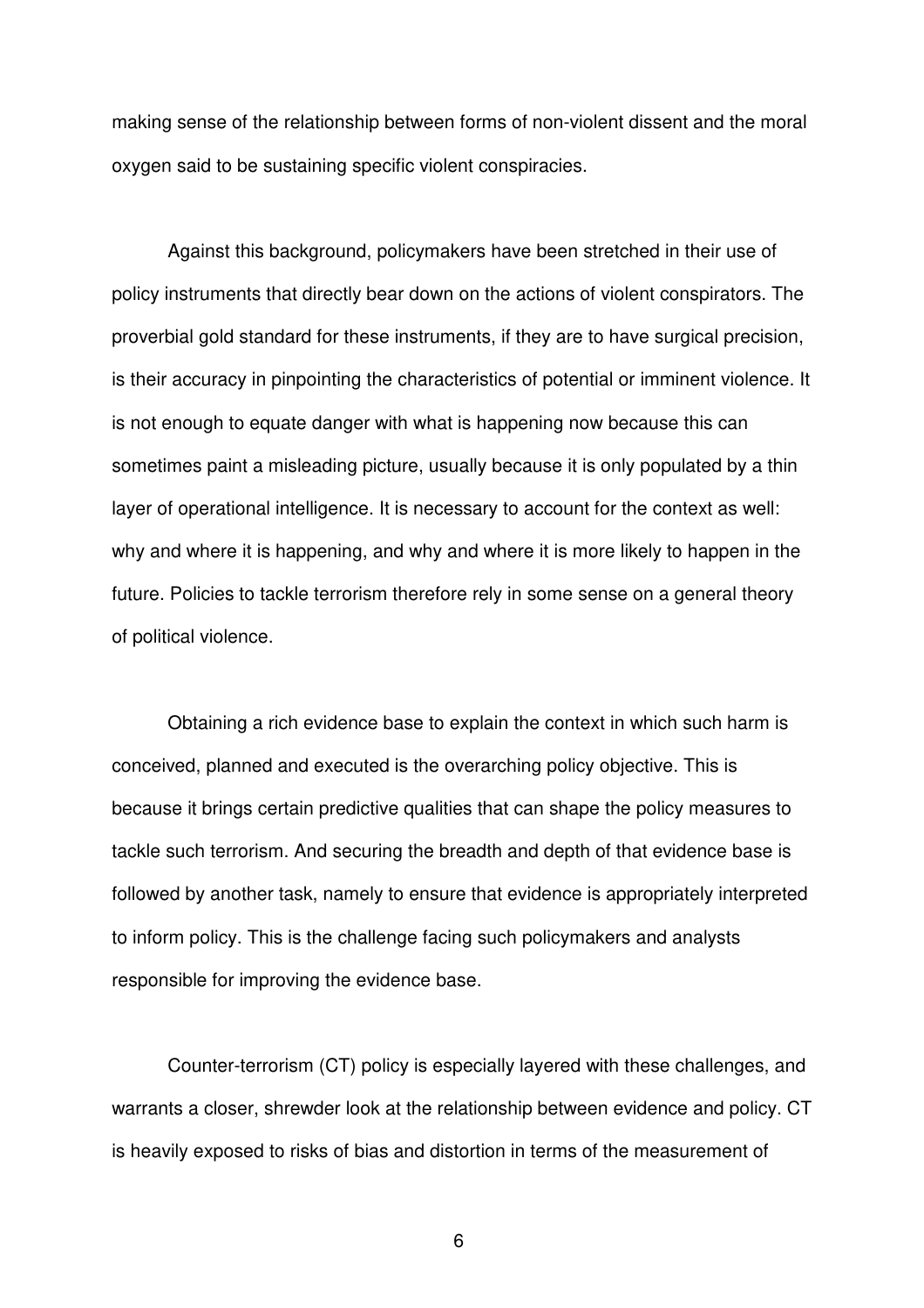attitudes and behaviours, but it is also vulnerable to various kinds of institutional group-think and vested interests. This article argues that CT evidence-based policymaking is affected by three factors that require more formal scrutiny. First, there are various imperfections in the evidence base supporting policymakers, mostly arising from gaps in data and practical shortcomings. Secondly, the scope of the problem to which policy is addressed (and the policy paradigms that are alluded to) shape the priorities placed on the evidence base. Thirdly, the conceptual models that are used to explain the problem have an influence upon shared thinking about policy among those responsible for CT policymaking and operational matters. Each of these has a bearing on the kind of evidence that is generated, endorsed and deployed in tackling extremism and radicalization, with important implications for policy formulation, evaluation, borrowing and reform.

# **Background and context**

The immediate, shared purpose of CT is twofold: to gather intelligence that is as sharply focused as possible on the practical aspects of violent plots, and to use this knowledge in a manner that disrupts an actual or imminent chain of events and possibly prevents future harmful events. This surgical way of working relies on precision and reliability in gathering and understanding evidence about the defined problem, and herein lie some initial problems. The most important of these is to avoid an over confidence in the model or its supporting evidence base. For instance, one commentator has described this as a 'boomerang effect' (contrasting with a 'slingshot effect'): starting with one problem, the policy intervention narrowly misses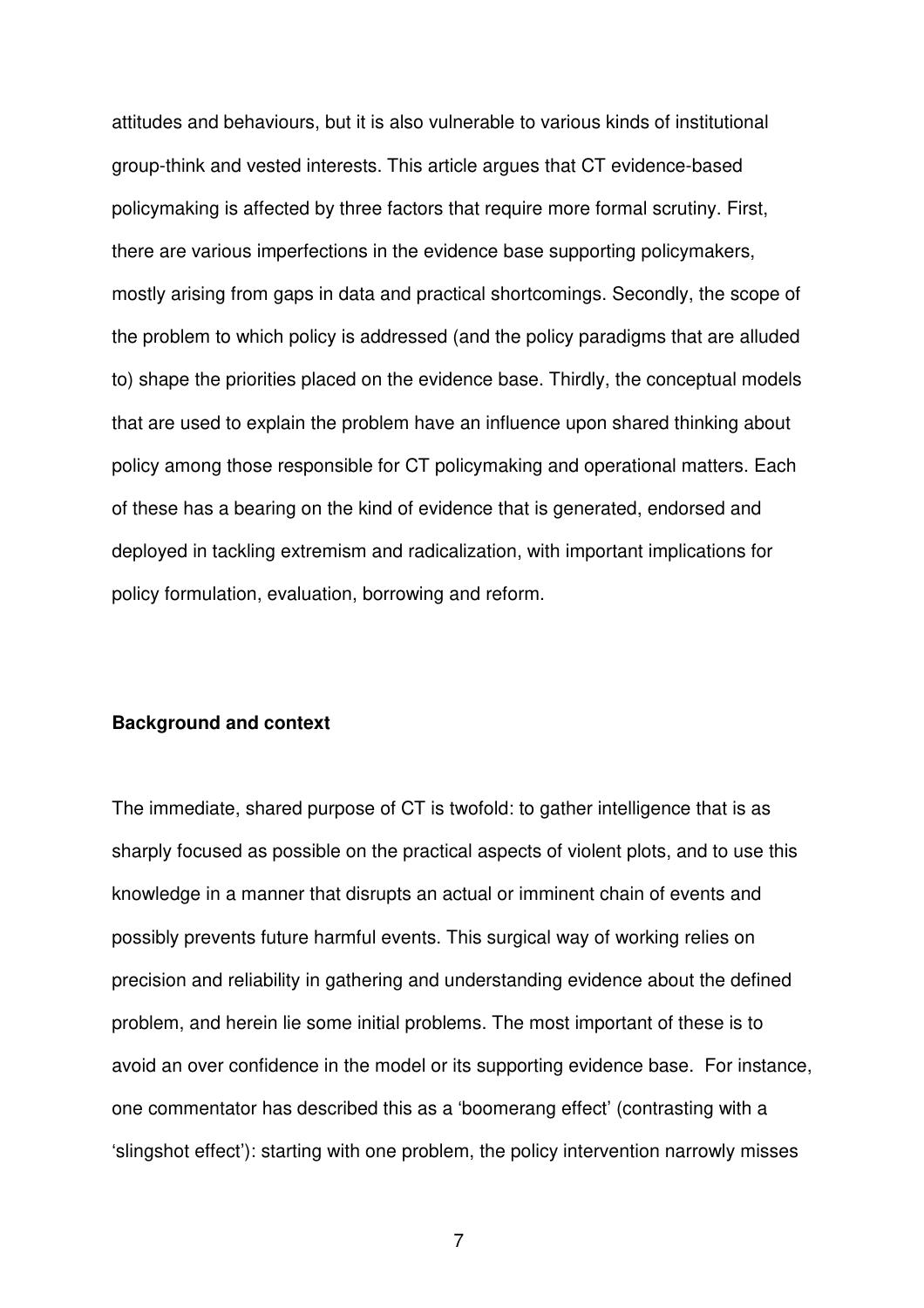its target and only serves to create new problems in the form of fresh hostility and fears of casual harassment among a group.<sup>2</sup>

The appetite to identify operational models that de-clutter the causes of such terrorism cannot be understated. Furthermore, operational intelligence is rarely open to probing for long term quality assurance, and this can all to easily lead to an uneasiness about ad hoc approaches to CT policy. A key criticism is that it can serve to alienate vulnerable groups and people needlessly. $^3$  There are important political ramifications for security-based and community-based policies to disrupt violence, and the most awkward of these in a liberal democracy is the maintenance of confidence in a system designed to sift men and women of violence from others. The success and failures of operational policies dominates the politics of public agencies' relationships with western Muslim communities.

There are problems in how evidence is used to inform policy. One of these is that the data used by researchers and policymakers on various aspects of terrorism lack common standards for assessment and comparison. This can give rise to unconscious biases in how evidence is collated. Sheehan for instance notes the early use of 'small-n' qualitative case studies, and in follow-on efforts to create 'large-

 $\overline{a}$ 

<sup>&</sup>lt;sup>2</sup> Shamit Saggar, 'Boomerangs and slingshots: Radical Islamism and counter terrorism strategy', *Journal of Ethnic and Migration Studies* vol.35, no.3, 2009, 381- 402.

<sup>&</sup>lt;sup>3</sup> Paul Gill, 'Bombing Alone: Tracing the motivations and antecedent behaviours of lone-actor terrorists', *Journal of Forensic Sciences*, vol.59, no.2, 2014, 425-435.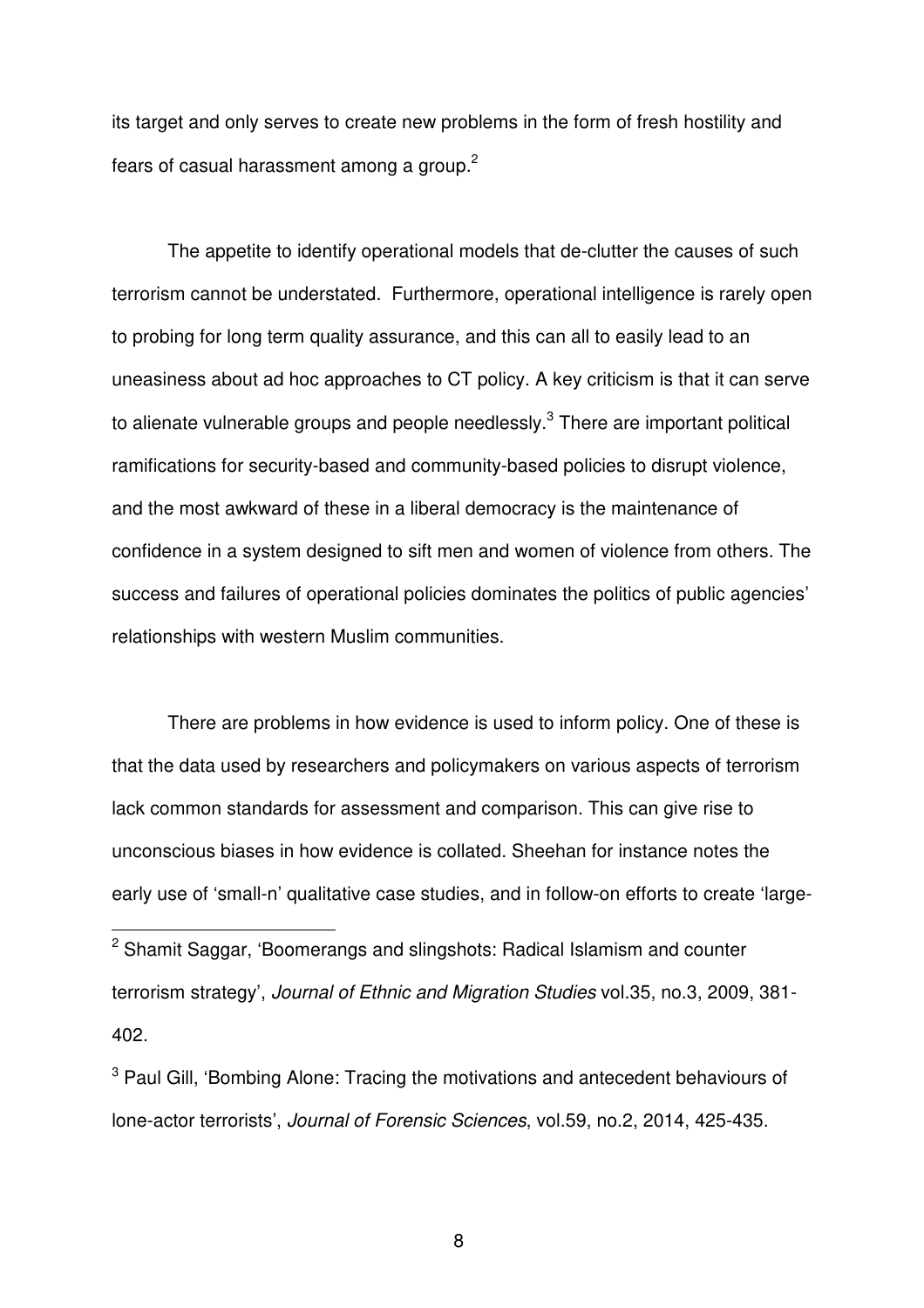n' quantitative data sets to test particular hypotheses, and argues that some of the latter have run into the same problems of 'contextually sensitive judgements [about] coding' that afflict the former.<sup>4</sup> Thus, reliability may not be any greater as a result of substantial additional investments in data collection. This is further compounded by worries over 'data supply chains', $^5$  such that none of this can be taken on trust – those producing data are potentially affected by their incentives, which then impacts on their independence from external pressures.

An important sensitivity is the inherent risk that evidence can become undermined and corrupted, even unintentionally. For example, while the use of unattributed tip-offs is crucial to ensuring real-time responsiveness to 'street-level' risks, this necessarily means surveillance extending to law-abiding individuals who may hold serious misgivings about the impression of bias that these policies can lead to. And such impressions can slip into a general expectation of victimization and alienation. With this concern in mind, a former UK Independent Reviewer of of Terrorism Legislation, David Anderson QC, has suggested that it is

j

<sup>&</sup>lt;sup>4</sup> Ivan Sheehan, 'Assessing and Comparing Data Sources for Terrorism Research', in Cynthia Lum and Leslie Kennedy (eds), *Evidence-Based Counterterrorism Policy* (New York: Springer-Verlag 2012), 13-40.

<sup>&</sup>lt;sup>5</sup> Yoshiko Herrera and Devesh Kapur, 'Improving Data Quality: Actors, incentives, and capabilities', *Political Analysis* vol.15, 2007, 365–386.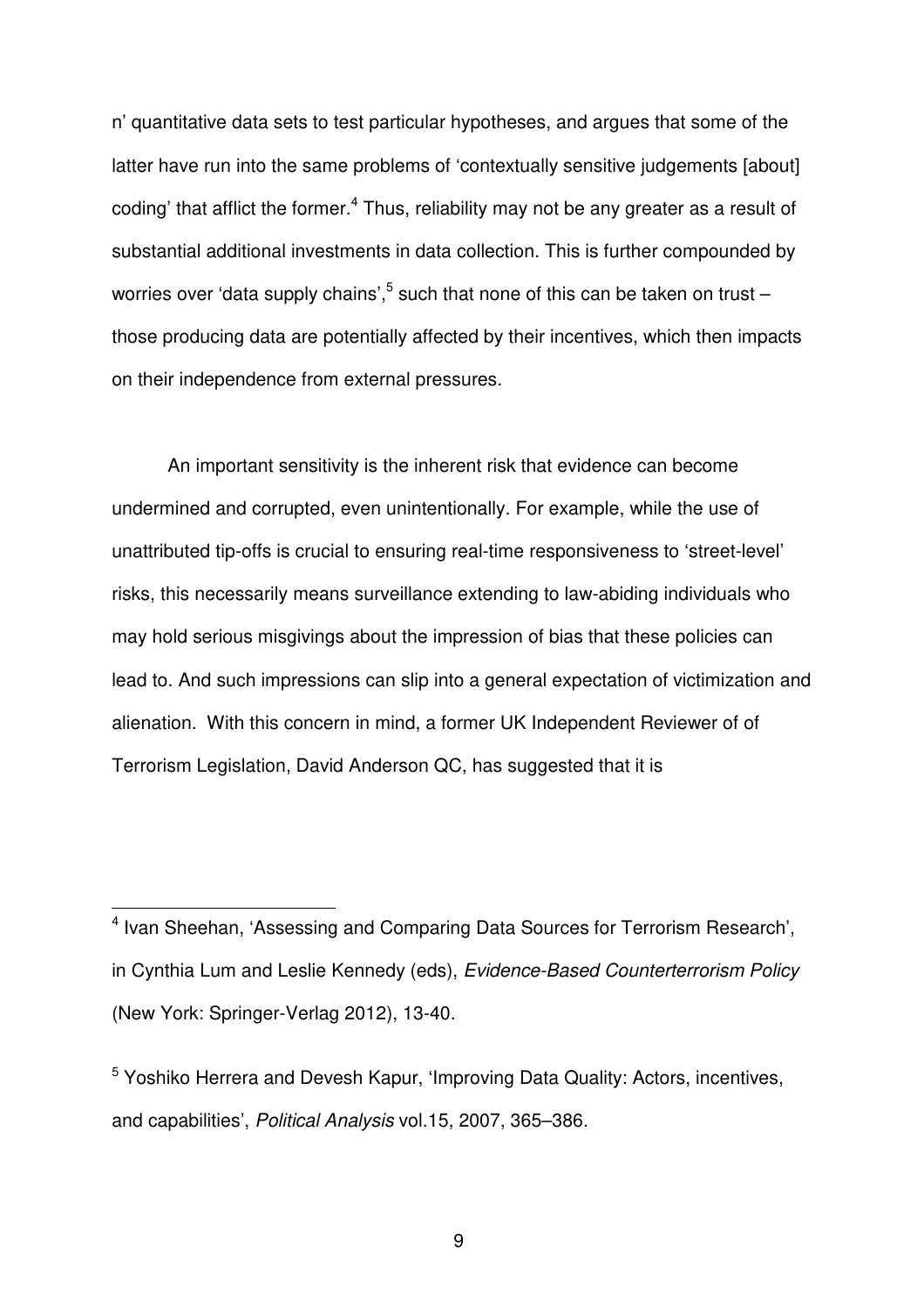legitimate for the state to scrutinize (and the citizen to inform upon) the exercise of core democratic freedoms by large numbers of law-abiding people. The benefits claimed…have to be weighed with the utmost care against the potential consequences, in terms of both inhibiting those freedoms and alienating those people.<sup>6</sup>

This boils down to having greater certainty about what is known, and what can be inferred, about the steps to violent extremism. And since this phenomenon is constantly evolving, it is no surprise that such certainty is subject to review and iteration, and is also heavily exposed to allegations of ingrained bias against Muslim groups, as well as the reactions of critics to those allegations.<sup>7</sup>

There is another tension, namely, how close to the problem of terrorism should policy interventions be situated? This dilemma has been a source of dispute, with some arguing that the root causes are scattered and lie far back in antagonistic values and practices, while others have stressed the need to concentrate on impacting moving parts that are known, traceable and tangible – background versus

 $\overline{a}$ 

https://terrorismlegislationreviewer.independent.gov.uk/wpcontent/uploads/2015/09/Terrorism-Acts-Report-2015-Print-version.pdf (viewed 12/4/17).

<sup>6</sup> David Anderson QC (Independent Reviewer of Terrorism Legislation), *Review of the Terrorism Acts in 2014*, September 2015, para 9.31 – available at:

<sup>7</sup> Gillian Tett, 'The real risks of keeping America safe', *Financial Times Magazine*, 13 February 2017.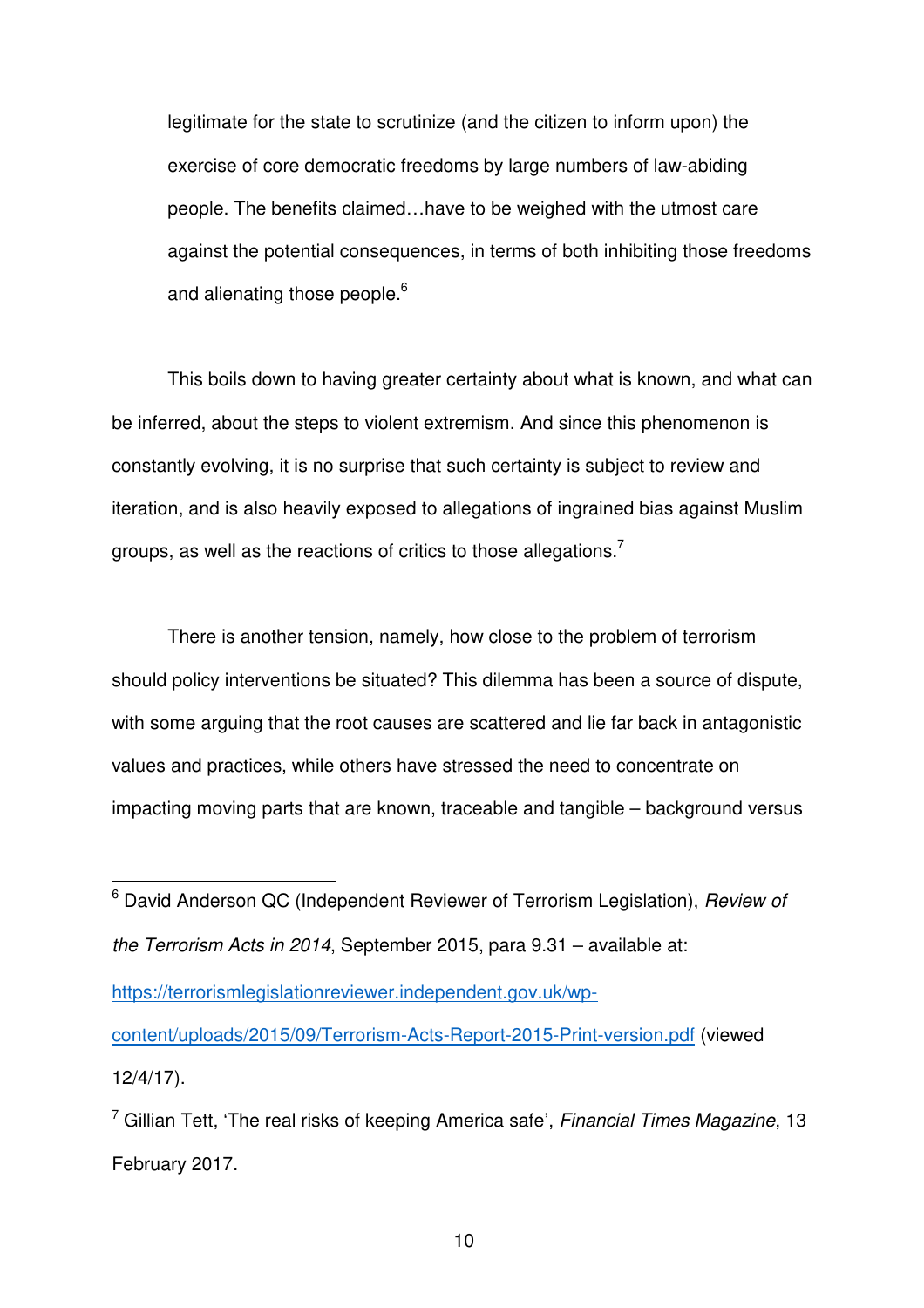foreground factors, as it were. $8$  In the UK, policy (notably the Prevent programme) has operated in both spheres and has tried, sometimes in vain, to make sharperthan-plausible distinctions about the purpose and focus of particular policies. In 2016, one junior minister, Karen Bradley MP, stressed to the Joint (Lords and Commons) Committee on Human Rights (but without persuasion, it would seem), that:

The Prevent strategy is part of our counter-terrorism strategy. That is not the same as the counter-extremism strategy, because extremism is wider than terrorism. It is hate crime and the other harms that can be caused to society by the promotion of ideology that leads to harm.<sup>9</sup>

In identifying an oppositional ideology as the policy problem, the choice of policy instruments in response includes challenging ideologies and value systems that sustain (perhaps unknowingly) a grievance agenda. The idea is to go backwards in order to go forwards  $-$  if it is possible to do so  $-$  and this insight is a common feature of many policy areas such as tackling drug abuse, rising obesity and sexual transmitted diseases. In this case, it means successfully reducing the underlying

j

<sup>&</sup>lt;sup>8</sup> Paul Gill, 'Towards a Scientific Approach to Identifying and Understanding Indicators of Radicalization and Terrorist Intent: Eight Key Problems' – available at: http://discovery.ucl.ac.uk/1482248/1/Gill-P\_Commentary\_v1.pdf (viewed 12/4/17) <sup>9</sup> House of Lords and House of Commons Joint Committee on Human Rights, *Counter-Extremism*, Second Report of Session 2016–17, para 39.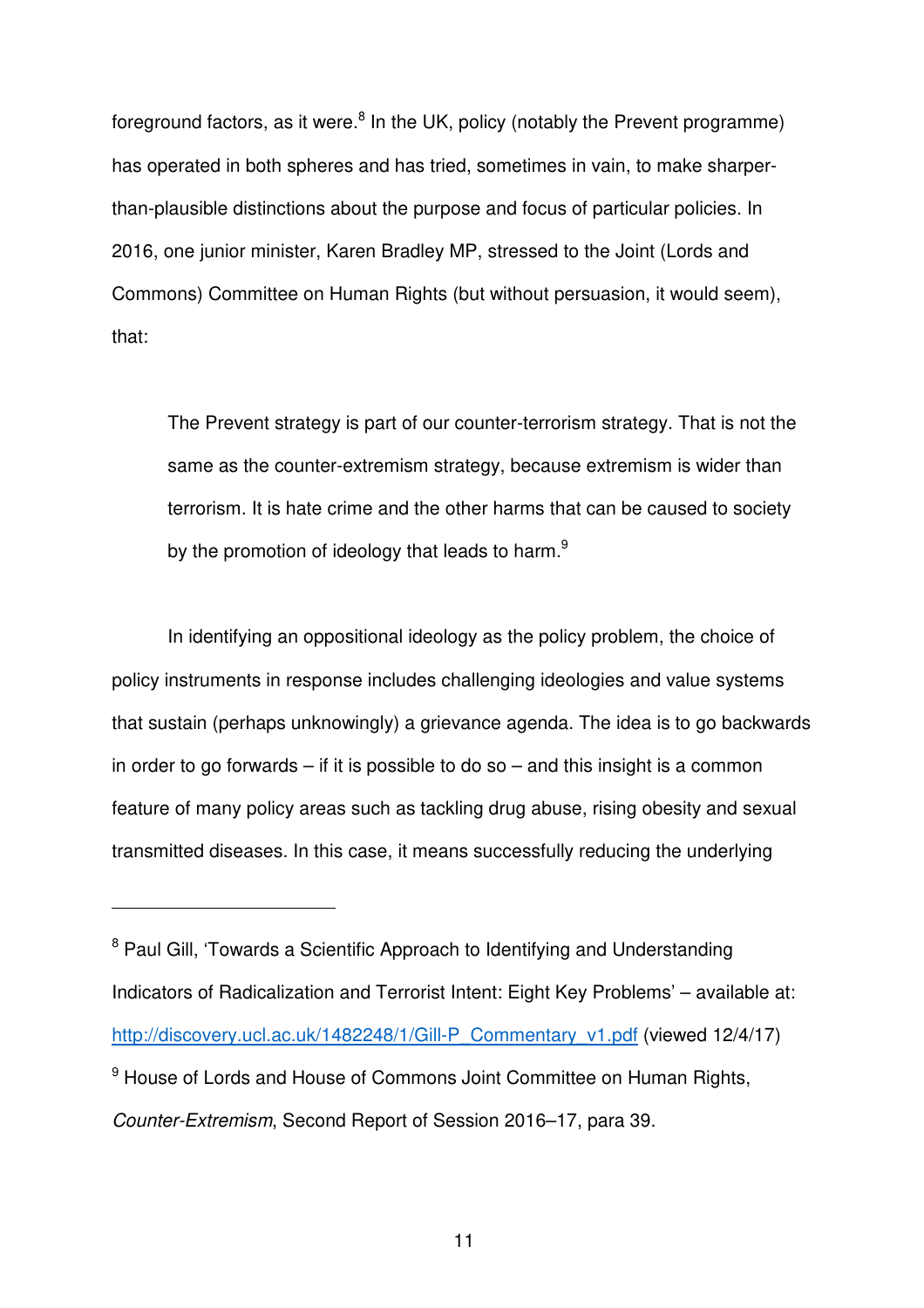support for extremism as a means of undermining the softer, support capabilities of would-be terrorists. In reptilian terms, it is a deliberate exercise to reorder resources to go beyond beating back hungry crocodiles. The focus instead is on the swamp and how this might be drained of equally hungry predators.

This clichéd and cumbersome metaphor nevertheless shows the spectrum across which counter extremism, counter radicalization and counter terrorism operates. By concentrating on the causes, there is a need to develop an approach to evidence that is equally robust and involves knowledge about who supports violence, who does not, the complex interplay between these sometimes misleading categories, and accounting for counterfactuals such as when support for extremism does not drive violence. Even by restricting analysis to those engaged in acts directly preparatory to violence, what is known about how this happens remains sketchy.<sup>10</sup> although more robust data draws on background factors that influence individual motivation and collective narratives of oppression.<sup>11</sup>

One definition of the policy problem holds that a very small minority of western Muslims subscribe to violent conspiracies. They are the proverbial bad apples in the barrel, and the task is to measure their whereabouts and intent, so as to disrupt and prevent, or prosecute and deter. A decade ago, former head of MI5, Jonathan

 $10$  John Alderdice, 'The individual, the group and the psychology of terrorism', *International Review of Psychiatry*, vol.19, no.3, 2007, 201-09.

j

<sup>11</sup> Richard Perl, *Combating Terrorism: The challenge of measuring effectiveness,* (Washington DC: CRS Report for Congress 2007).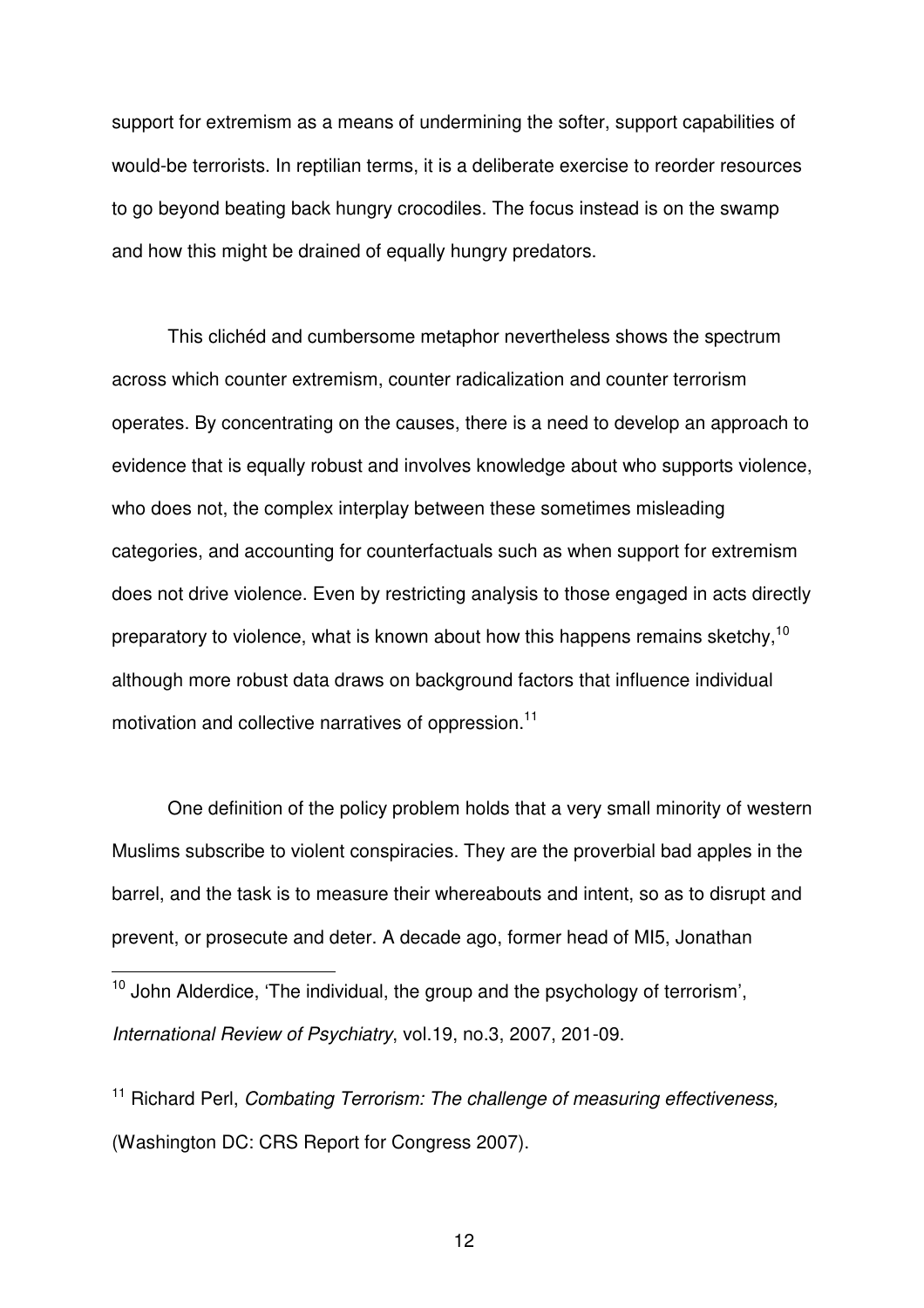Evans, declared on the record that around 2,000 individuals posed this kind of known threat at any one time.<sup>12</sup> A contrasting definition points to a range of sentiment within Muslim groups, some of whom share hard-line grievances and sympathies for violence, perhaps internalised as self-defence, and fuelled by policies that appear to tar all Muslims as would-be terrorists or terrorism-apologists.<sup>13</sup> The difficulty of ensuring surgical precision in operationalizing the former model are well known, while the latter (employing some Muslims as a source of surveillance on others) can be a queasy task in practice.

Behind these models there are sharply contrasting world views of the values and norms that might be fuelling antipathy and suspicion. Some can be attributed to the effects of scrutiny and surveillance, but some of this is caught up in feelings of alienation towards western secularism, political institutions, lifestyle patterns, overlapping with mixed sentiments about the end of colonialism.<sup>14</sup> They pose serious measurement issues, starting with agreeing a robust way of comparing various kinds

j

<sup>12</sup> Jonathan Evans, Speech to the Society of Editors, Manchester, 5 November 2007

<sup>–</sup> available at: https://www.theguardian.com/uk/2007/nov/05/terrorism.world (viewed 12/4/17).

<sup>13</sup> Shamit Saggar, *Pariah Politics: Understanding Western Radical Islamism and What Should Be Done*, (Oxford: Oxford University Press 2010).

<sup>&</sup>lt;sup>14</sup> Ameer Ali, 'From Islamophobia to Westophobia: The long road to radical Islamism', *Journal of Asian Security and International Affairs*, vol.3, no.1, 2016, 1-19.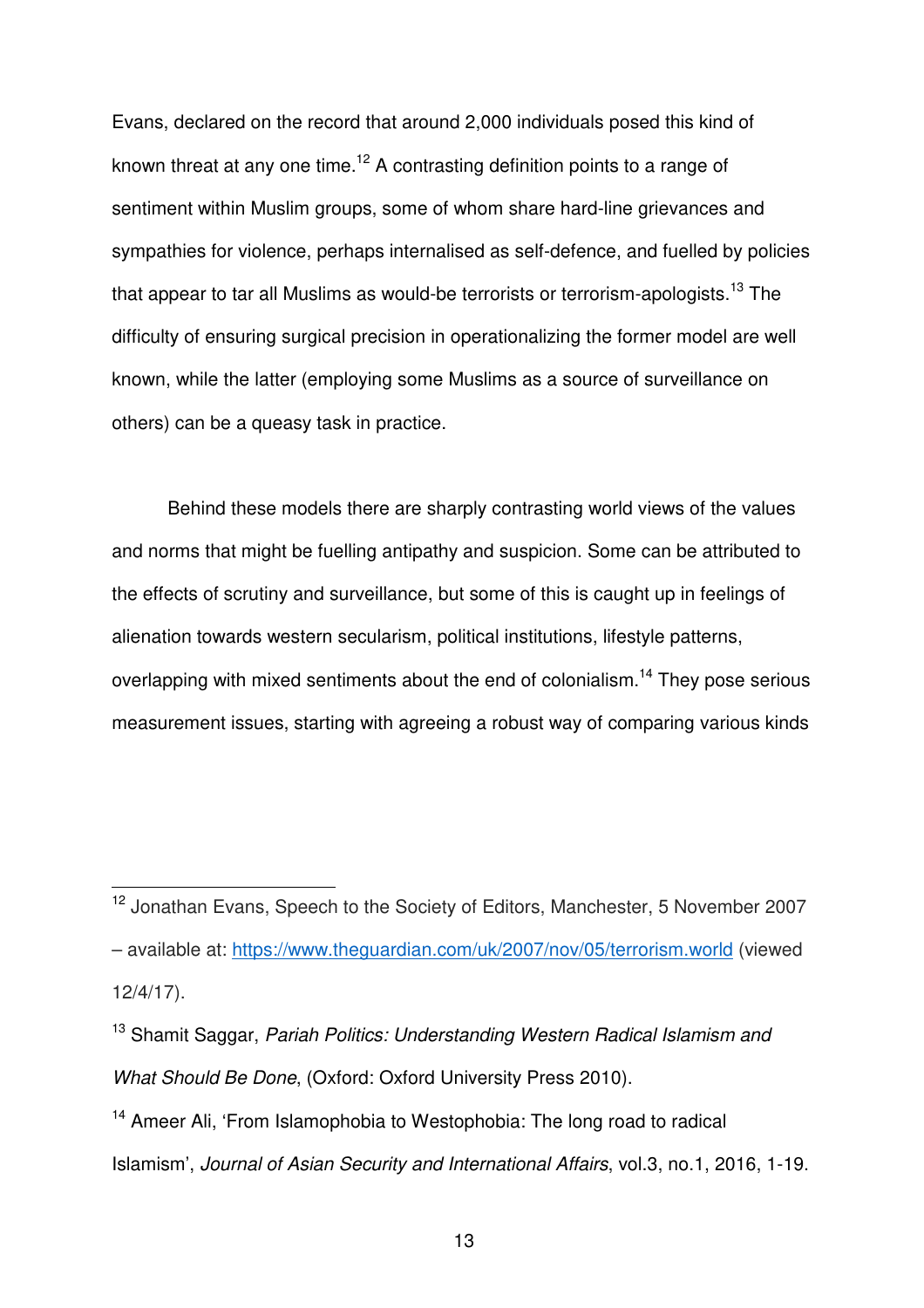of disadvantage that affects Muslims and non-Muslims alike.<sup>15</sup> Going back to swamp-drainers, the task of tackling hard-line opinion, even where peacefully expressed, is seen as a legitimate goal among neo-conservatives.<sup>16</sup> By contrast, their more pragmatically-minded opponents hold that such a strategy of 'draining the swamp' is dangerously counter-productive: it risks alienating Muslims further, and is in any case an impractical proposition because non-violent extremism is so subjective as to be politically undefinable and liable to fuel repressive state action.<sup>17</sup>

# **The parameters of evidence-based public policy**

j

By concentrating on currently active plots and on the pipeline of probable such plots, CT policy operates in the foreground of a much larger set of issues. These involve the challenges of long-term integration of discrete minorities, balancing secular and faith-based values, handling 'homeland' foreign policy tensions, and managing safeguards on democratic free expression. The first of these have been the subject

http://www.sociology.ox.ac.uk/materials/papers/2010-02.pdf (viewed 12/4/17).

<sup>16</sup> Robin Simcox, *'We Will Conquer Your Rome': A Study of Islamic State Terror Plots in the West* (London: Henry Jackson Society 2015).

<sup>17</sup> Clive Walker, *Terrorism and the Law* (Oxford: Oxford University Press 2011).

<sup>&</sup>lt;sup>15</sup> Jean Martin, Anthony Heath and Karin Bosveld, 'Is ethnicity or religion more important in explaining inequalities in the labour market?, Sociology Working Papers, Paper Number 2010-02 – available at: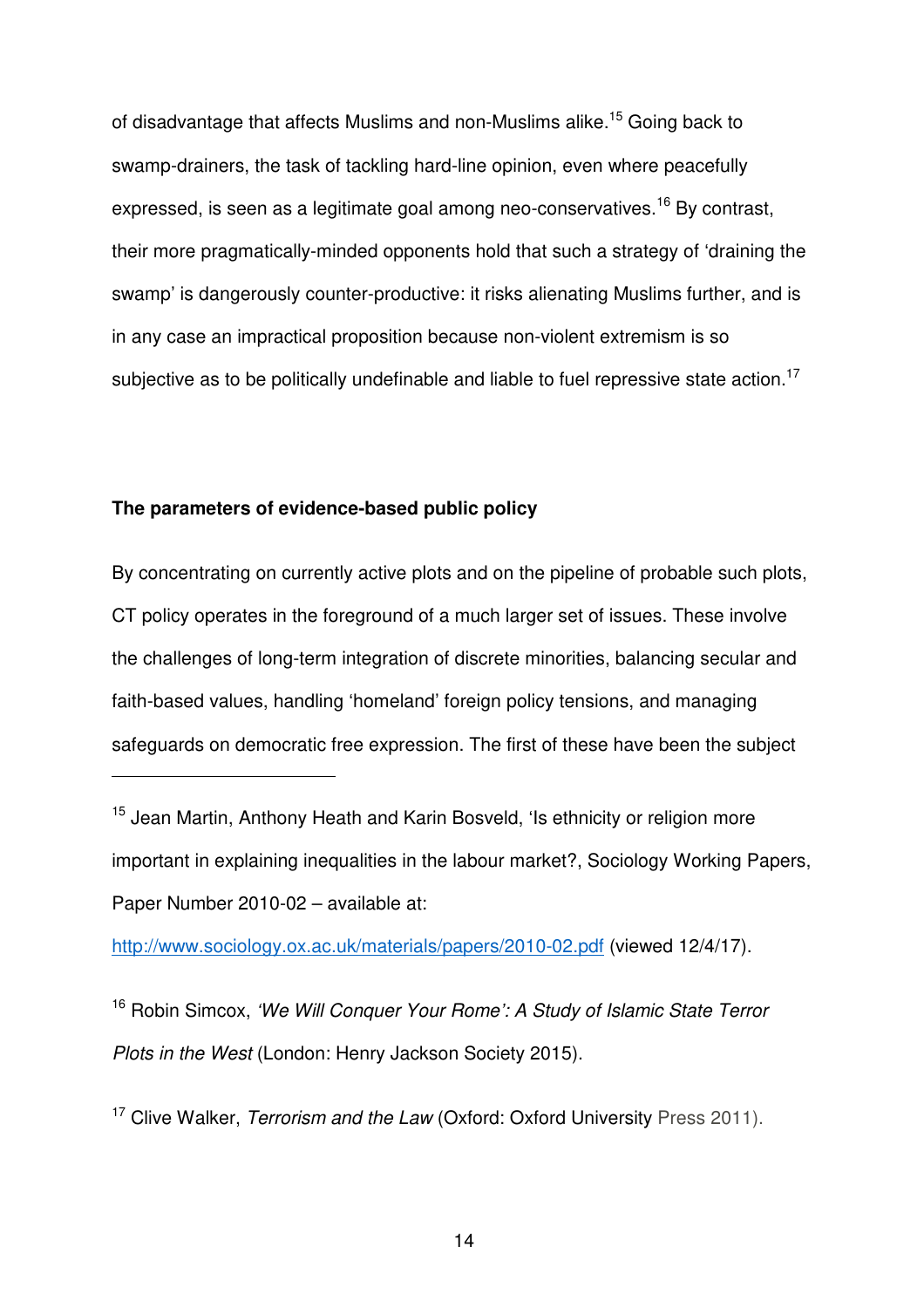of significant government interest recently, with a claim that a palpable lack of integration has created a fertile environment for extremism. Thus, according to the high profile Casey Review of December 2016:<sup>18</sup>

Resilience, integration and shared common values and behaviours – such as respect for the rule of law, democracy, equality and tolerance – are inhibitors of division, hate and extremism.

It is worth pausing on some newer findings. One of these has been that the pace and nature of radicalization may be dramatically accelerated and altered in certain circumstances involving western females.<sup>19</sup> Another is that the overlap between the crime-terror nexus has been under-estimated.<sup>20</sup> And another is that

j

Department of Local Government and Communities 2016), p.8 – available at: https://www.gov.uk/government/uploads/system/uploads/attachment\_data/file/57597 3/The Casey Review Report.pdf (viewed 12/4/17).

<sup>19</sup> *'Till Martyrdom Do Us Part' - Gender and the ISIS Phenomenon* (London: International Centre for the Study of Radicalization and Political Violence/Institute for Strategic Dialogue 2015) – available at: http://icsr.info/wp-

content/uploads/2015/06/Till\_Martyrdom\_Do\_Us\_Part\_Gender\_and\_the\_ISIS\_Phen omenon.pdf (viewed 12/4/17).

<sup>20</sup> *Criminal Pasts, Terrorist Futures: European Jihadists and the New Crime-Terror Nexus* (London: International Centre for the Study of Radicalization and Political Violence 2016) – available at: http://icsr.info/wp-content/uploads/2016/10/ICSR-

<sup>18</sup> *The Casey Review – A report into Opportunity and Integration* (London: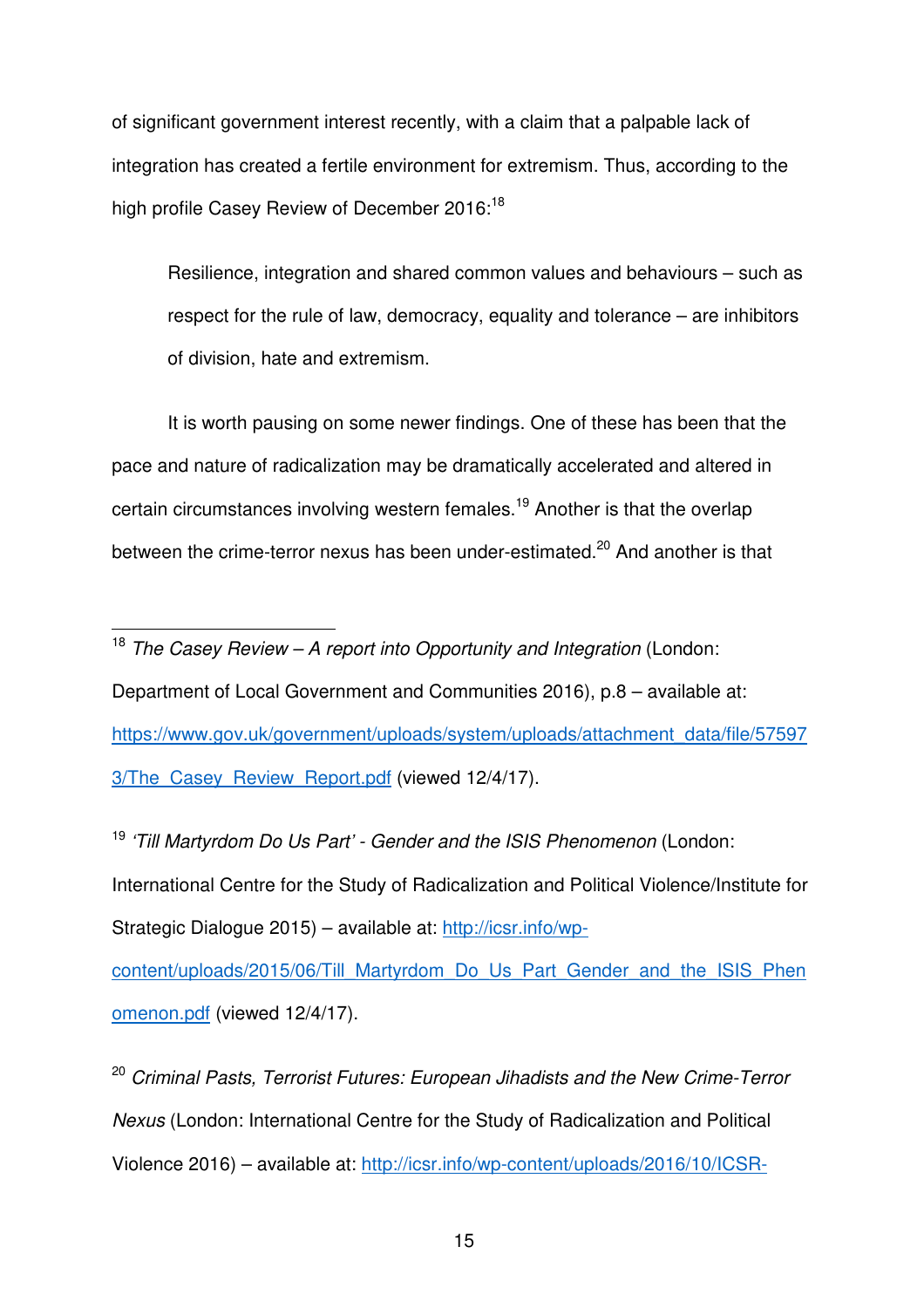analysis of lone-actor terrorism highlights a new capacity to avoid tripwires that can alert the authorities.<sup>21</sup> Existing understandings about the role of the state and by the interplay between collective identities and loyalties adds further colour. Social conservatives place emphasis on state responsibility to protect individual and societal security,<sup>22</sup> and this creates an implicit expectation that CT policies must work with what evidence they have, whatever shortcomings there might be in specific targeting of violent extremism. This realisation echoes among commentators on the right who express scepticism about the general reliability of social sciencederived evidence, and also towards generalized theories of human behaviour and the scientific positivism on which many of these are based. $23$  Meanwhile, social liberals, starting from a perspective towards state involvement in and responsibility for domestic security, show their own caution in the face of this trade-off, sensing reputational damage from poorly targeted surveillance and preferring to accept a much higher threshold of direct evidence before intervening.<sup>24</sup> In both cases, there

Report-Criminal-Pasts-Terrorist-Futures-European-Jihadists-and-the-New-Crime-Terror-Nexus.pdf (viewed 12/4/17).

 $\overline{a}$ 

<sup>21</sup> Clare Ellis *et. al.*, *Lone-Actor Terrorism Analysis Paper*, Countering Lone-Actor Terrorism Series No. 4 (London: RUSI 2016).

<sup>22</sup> Peter Osborne, 'Islam and the British Conservative Tradition', University of Bristol lecture, 17 November 2016.

<sup>23</sup> Peter Godfrey-Smith, *Theory and Reality: An Introduction to the Philosophy of Science* (Chicago: University of Chicago Press 2003).

<sup>24</sup> Martin Innis, 'Policing Uncertainty: Countering Terror Through Community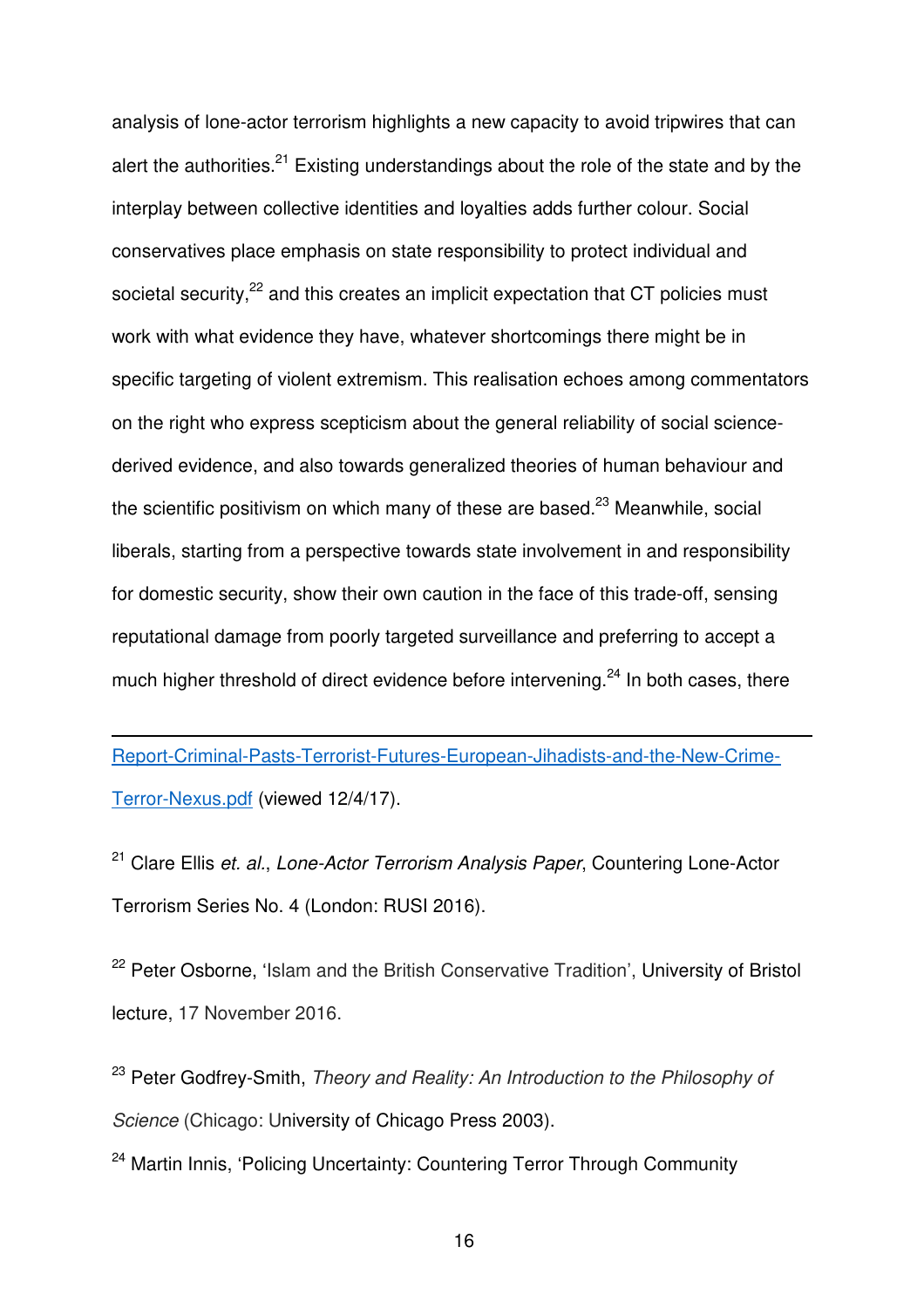are contrasting expectations about the kind and level of evidence that is desirable (and attainable).

#### **Imperfections and interruptions**

 $\overline{a}$ 

The role of evidence in CT is undoubtedly affected by the big and small frames within which policy problems are identified, but is also impacted by a number of smaller factors that stem from how political and policy preferences are structurally organized. The following factors in particular impinge on the evidence base:

Technical feasibility and methodological reliability. Caveats about generalizations are commonplace in social science research on terrorism, <sup>25</sup> especially studies examining interlocking aspects of socio-economic circumstances and psychological, emotional, faith and political identities.<sup>26</sup> In the case of distinct religious minorities in the UK, research has been developed comparatively recently based on a collection of direct and indirect measures of group membership (a direct religious identity question appeared for the first time in the 2001 General Census). In many survey-based

Intelligence and Democratic Policing', *Annals of the American Academy of Political and Social Science*, vol.605, 2006, 222-26.

<sup>25</sup> Paul K. David and Kim Cragin (eds), *Social Science for Counterterrorism: Putting the Pieces Together* (Santa Monica: RAND 2009).

<sup>26</sup> Dinesh Bhugra, Antonio Ventriglio and Kamaldeep Bhui, 'Acculturation, violent radicalization, and religious fundamentalism', *The Lancet Psychiatry*, vol.4, no.3, 2017, 179-181.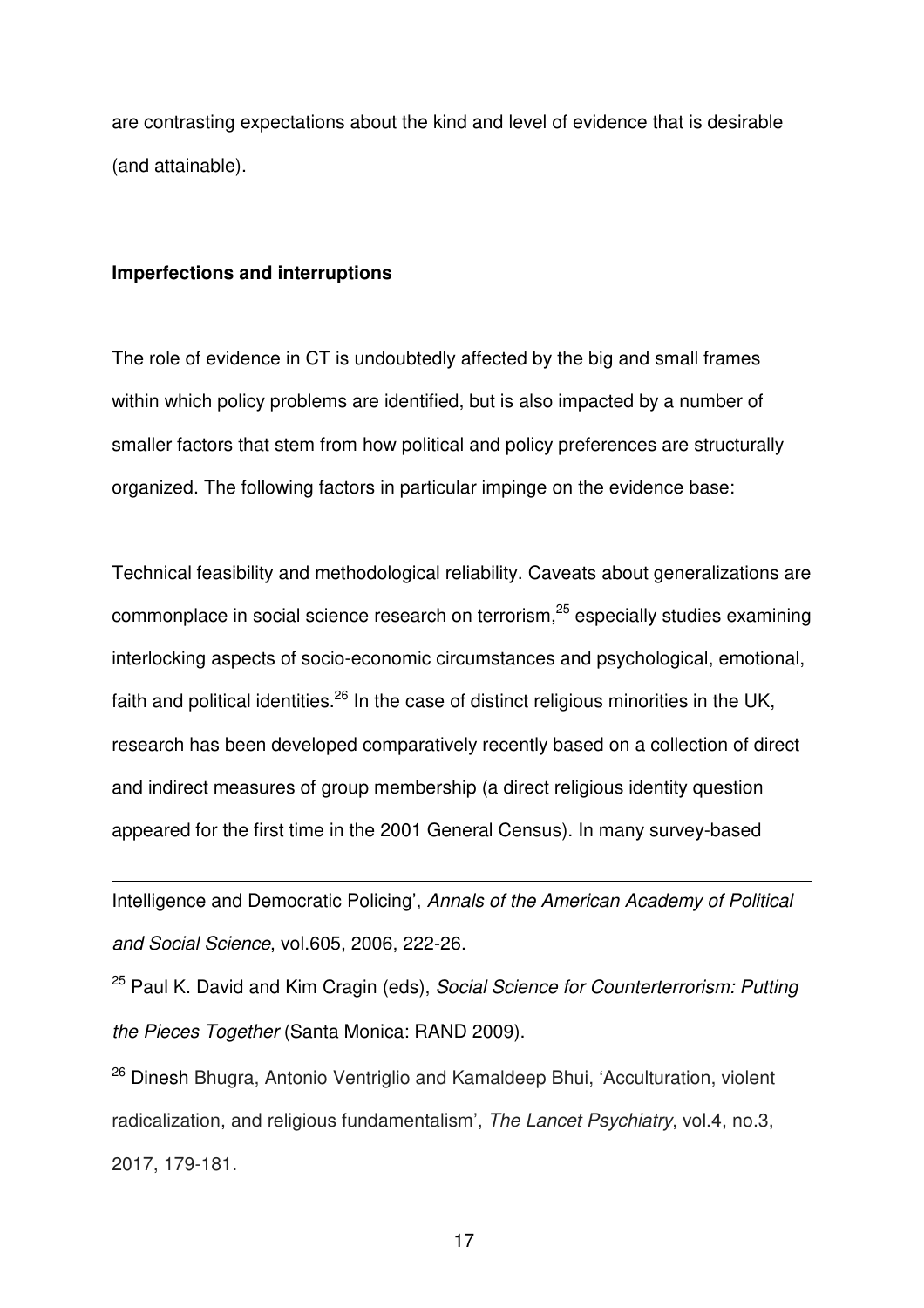studies small sample sizes have led to data limitations, and the need to aggregate the experience of otherwise distinctive sub-groups. For example, British Muslims from an Indian background are rarely examined separately from those with Pakistani and Bangladeshi origins, although there is arguably a compelling case based on empirical findings that disaggregate this particular religious minority.<sup>27</sup> Data reliability is further hampered by large-scale survey methodology that uses random sampling of minority population groups in areas of residential concentration, with limited understanding beyond these core locations.<sup>28</sup>

Some of these limitations of quantitative research are also found in qualitative work that seeks to provide a more nuanced account using intra-group disaggregation to describe of the dynamics of subjective experience and sentiment. An important aspect of this has been the question of situating and contextualising Islam and Islamic identity in a pluralist western setting, and pushes against the basic idea of a Muslim 'community'. According to GhaneaBassiri:

 $\overline{a}$ 

<sup>&</sup>lt;sup>27</sup> Simonetta Longhi, Chetti Nicoletti and Lucinda Platt, 'Explained and unexplained wage gaps across the main ethno-religious groups in Great Britain', *Oxford Economic Papers*, vol.65, no.2, 2013, 471–93.

<sup>&</sup>lt;sup>28</sup> David Voas. 'Surveys of Behaviour, Beliefs and Affiliation', in James Beckford and N. Jay Demerath (eds), *Handbook of the Sociology of Religion* (Thousand Oaks, CA: 2007), 128‐150.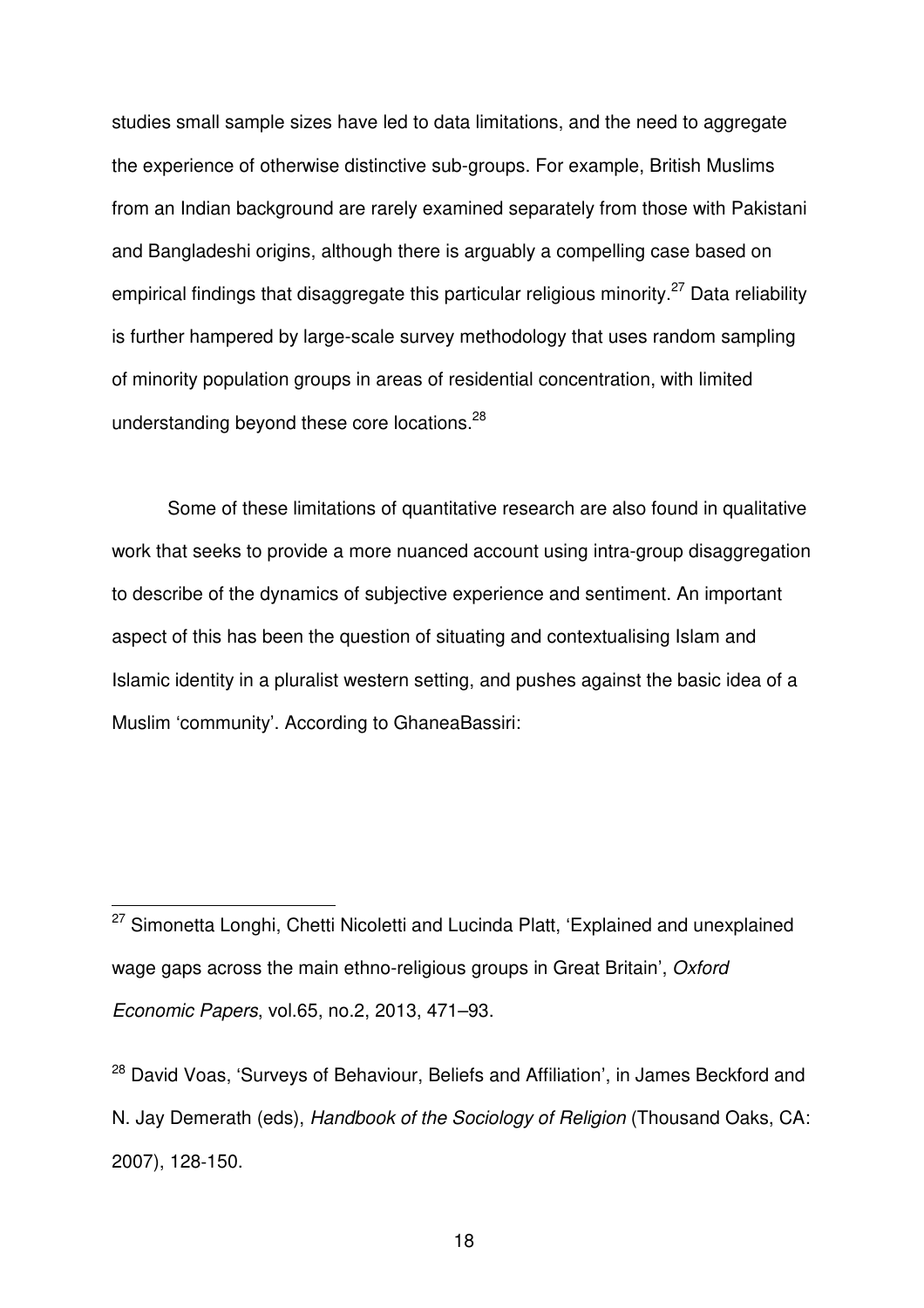[There is] no monolithic Muslim community but Muslim communities with varying visions of Islam that stand pluralistically in relation to one another as well as to non-Muslim communities. $^{29}$ 

Despite several notions of western Muslim identity, there remains a need to provide a convincing account of collective faith-based identity that transcends national and other considerations.<sup>30</sup>

As regards evidence for tacit support for extremism, a key empirical insight is that such support is both knowingly and unknowingly given. Survey data frequently points to significant numbers of Muslims who report some sympathy for the goals of violent extremism, sometimes appearing equivocal about disrupting terrorism and involving law enforcement agencies. $31$  There two problems, however: failing to provide an informed comparator (comparable feelings might be found in a non-Muslim sample), and a lack of a contextual interpretation for the intensity of feelings said to support violence (perhaps fuelled by CT focusing on Muslims exclusively).

 $\overline{a}$ 

<sup>29</sup> Kambiz GhaneaBassiri, 'Writing Histories of Western Muslims', *Review of Middle Eastern Studies* (special edition, Researching Western Muslims), vol.46, no.2, 2012, 169-78.

<sup>30</sup> Tariq Ramadan, *Islam, The West and the Challenges of Modernity* (Leicester: Islamic Foundation, 2004,  $2<sup>nd</sup>$  edn).

<sup>&</sup>lt;sup>31</sup> Maria Sobolewska, 'Religious extremism in Britain and British Muslims', in Roger Eatwell and Matthew Goodwin (eds), *The New Extremism in 21st Century Britain* (Abingdon Oxon: Routledge 2010).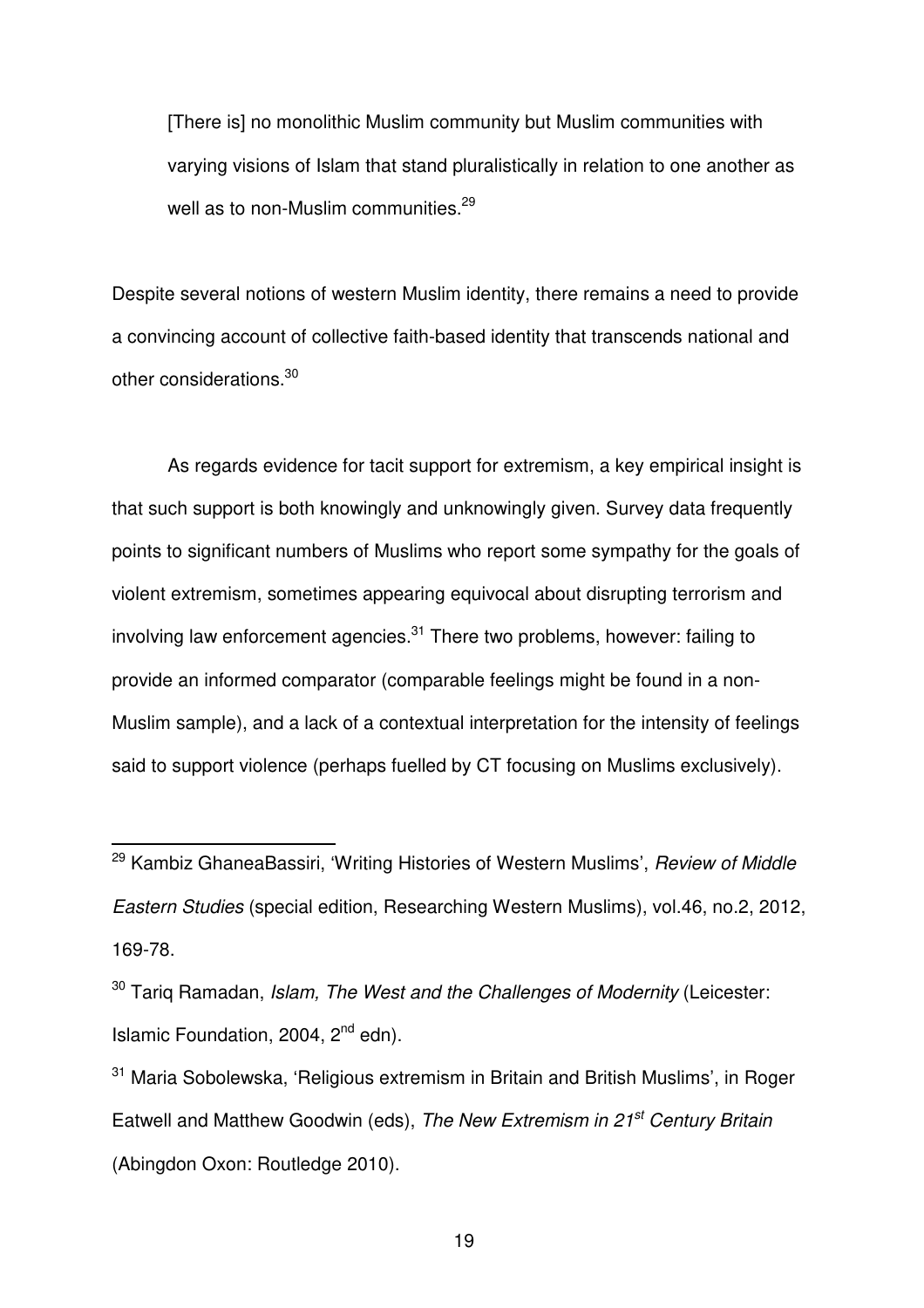Gaps in knowledge. What is known about Western Muslim minorities has mostly appeared in the past decade or two, and there remain some substantial gaps in knowledge that are beginning to be addressed systematically. One example is the relationship between spatial segregation and social trust.<sup>32</sup> But, despite small pockets of scholarship, comparatively little is known about the factors that drive individual and collective religious identity and span ethnic, linguistic and national boundaries, $33$  ideas of secularism within non-western Islamist thinking,  $34$  and how foreign affairs shape minority and majority attitudes and might fuel militancy.<sup>35</sup> These are important pieces of the puzzle for policymakers struggling to distinguish between the various research design reasons that limit their understanding. These can range

j

<sup>33</sup> David Voas and Fenella Fleischmann, 'Islam Moves West: Religious Change in the First and Second Generations', *Annual Review of Sociology*, vol.38, no.1, 2012, 525–545.

<sup>34</sup> Humeira Iqtidar, *Secularising Islamists? Jamaat-e-Islami and Jamaat-ud-Dawa in Pakistan*, (Chicago: University of Chicago Press 2011).

<sup>35</sup> Stephen Fisher, Anthony Heath, David Sanders and Maria Sobolewska, 'Ethnicity, religion and support for the war in Afghanistan', paper presented at the 2011 annual Elections, Public Opinion and Parties annual conference.

<sup>32</sup> Eric Uslaner, *Segregation and Mistrust: Diversity, Isolation and Social Cohesion*, (New York: Cambridge University Press 2012); Anthony Heath and Neli Demireva, 'Has multiculturalism failed in Britain?', *Ethnic and Racial Studies*, vol.37, no.1, 2014, 161-180.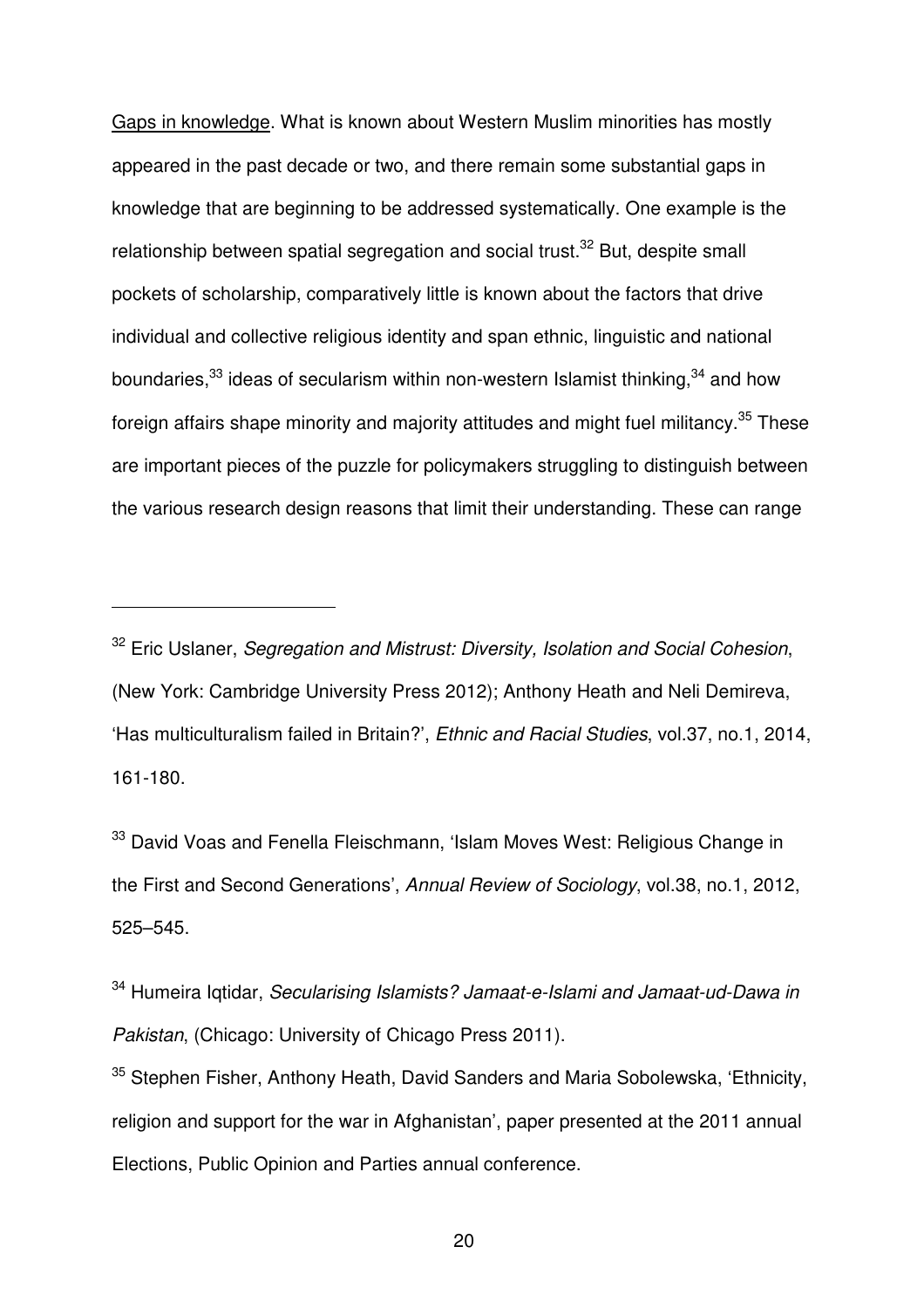from an inability to tap into strength of feeling about foreign policy matters.<sup>36</sup> to outdated ways of coding religious group membership and faith-based identity.<sup>37</sup>

Such doubts are not unique to CT policy. They are in common with several other policy areas and in particular the so-called 'wicked issues' that governments face that are long-term and complex in nature, packed with large numbers of moving parts, and test the scope and limits of state action. A prominent example is climate change (posing much greater risks to the general public and yet is ranked lower than terrorism in the public's mind), which is burdened by an over-supply of scientific data, and the 'amplification' of risk by prominent 'public science champions'.<sup>38</sup>

Meaningful comparators. There are two aspects of the comparator problem. The first is a half-full-versus-half-empty conundrum. For example, a UK national newspaper, *The Daily Mail*, published findings from a ComRes poll in 2015 highlighting that 27 per cent of British Muslims held 'some sympathy for the motives behind the Charlie Hebdo attacks' in Paris (alongside 11 per cent who were 'sympathetic to those

j

 $37$  Jörg Stolz, 'Explaining Islamophobia: A Test of Four Theories Based on the Case of a Swiss City', *Swiss Journal of Sociology*, vol.3, no.3, 2005, 547-66.

<sup>38</sup> Mike Hulme, *Why We Disagree About Climate Change: Understanding controversy, inaction and opportunity* (Cambridge: Cambridge University Press 2009).

<sup>36</sup> Andrew Blick, Tufyal Choudhary and Stuart Weir, *The Rules of the Game* (York: Rowntree Foundation 2007).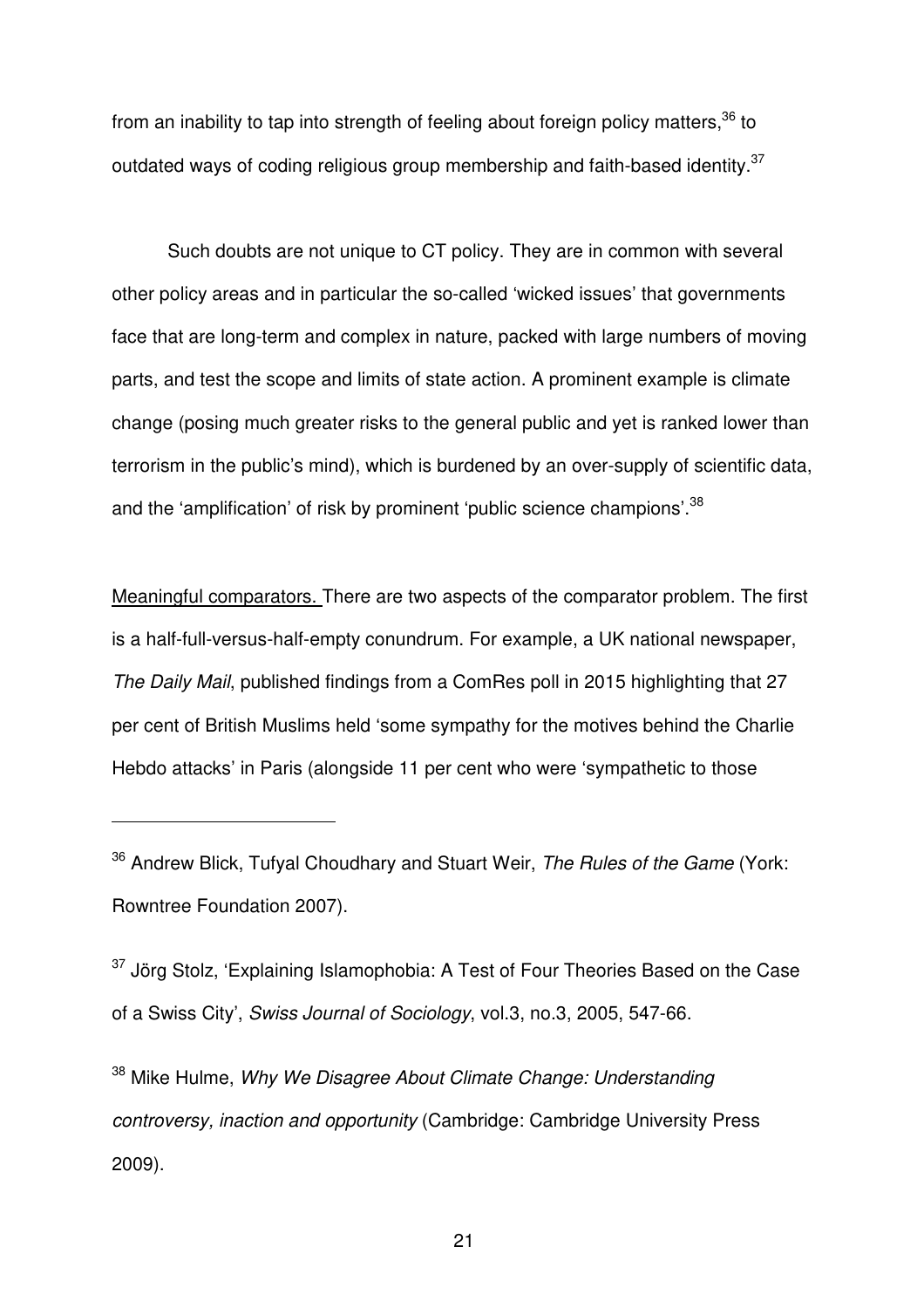wanting to fight against Western interests').<sup>39</sup> The larger story promoted by the newspaper went further. This dwelt on the reaction of others (including the BBC and Muslim campaign bodies such as the Islamic Human Rights Commission) who stressed the poll's finding that *most* Muslims opposed those wanting to fight against Western interests. In others words, this is a common example of polling evidence supporting both characterizations.

The second complication arises when judging factual statements about Muslims in comparison with non-Muslims. Many stand-alone such studies lack a built-in reference point either from the larger society or from relevant strata within society. Thus, we know that certain proportions of young western Muslim men do not condemn all forms of political violence, but this can only matter if it is more (or less) common among this group than among young men generally.<sup>40</sup> There are potentially significant comparisons to be drawn with, say, young Indian men or with young black men (both mostly non-Muslim) which affects the frame within which the dominant 'Muslim story' is set. Without useful comparison points, there is a risk of losing

j

<sup>39</sup> Available at: http://www.comresglobal.com/wp-content/uploads/2015/02/BBC-Today-Programme\_British-Muslims-Poll\_FINAL-Tables\_Feb2015.pdf (viewed 12/4/17).

<sup>40</sup> Amy Nivette, Manuel Eisner and Denis Ribeaud, 'Developmental Predictors of Violent Extremist Attitudes: A Test of General Strain Theory', *Journal of Research in Crime and Delinquency*, 2017, vo.54, no.6, 755-90.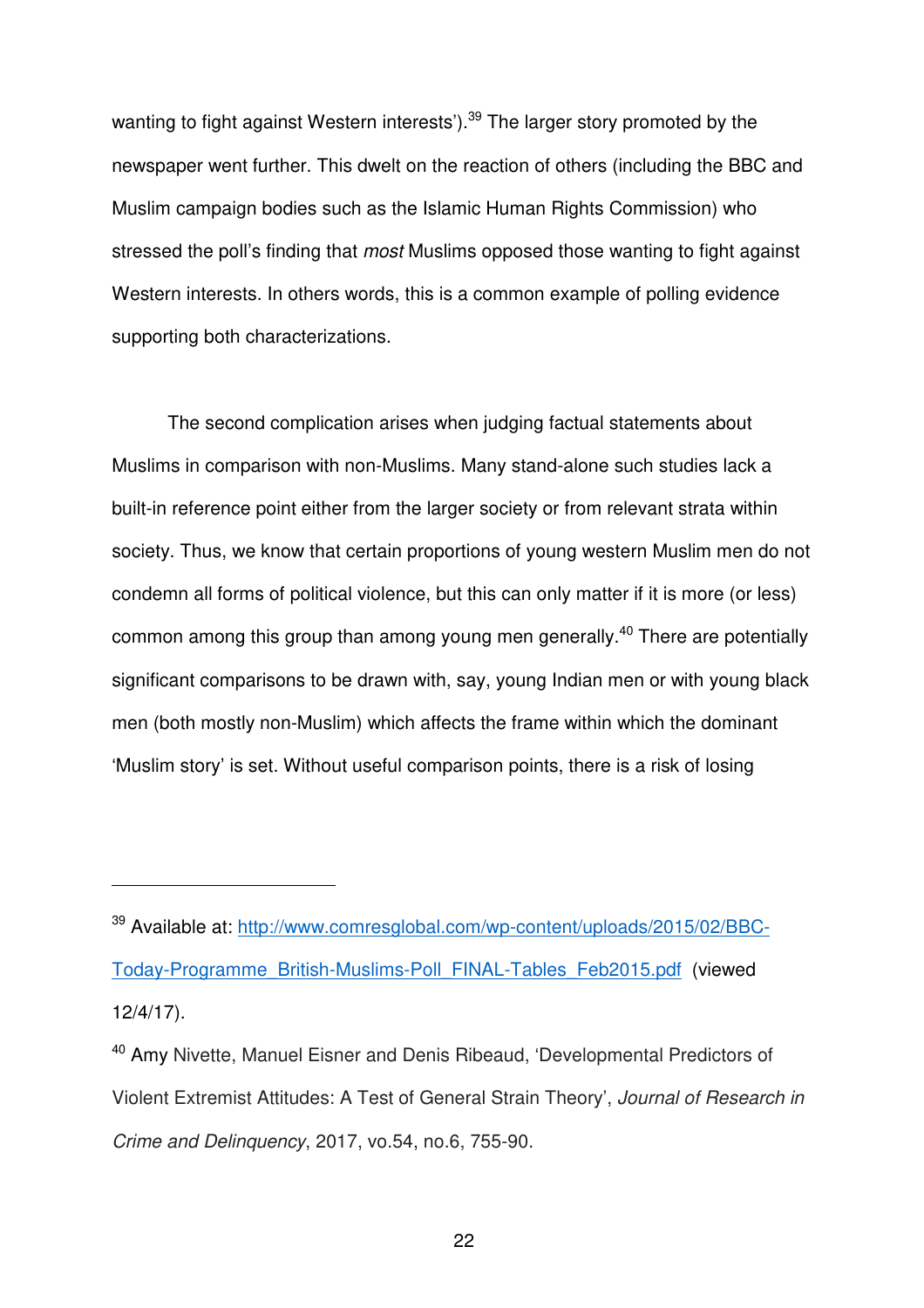contextual understanding of the kind that is vital for CT purposes, and also for wider social and economic integration.<sup>41</sup>

Evidential continuity and causal inferences. The degree to which a continuous body of evidence is available to policy-makers matters. Arguably longitudinal analysis is the gold standard as this provides an ability to map many more moving parts thought to influence particular outcomes or behaviours. Continuous cross-sectional survey research can also be used to replicate these potential insights. Very few such longitudinal analyses have been carried out<sup>42</sup> although some are focused on a wider set of issues such as racial or religious harassment or health outcomes.<sup>43</sup> The risk with relying on stand-alone snapshot studies is that knowledge about changing or continuous individual and household circumstances is lost. An example of this can be seen in the educational and socio-economic rise of British Bangladeshis.<sup>44</sup> This

j

<sup>42</sup> Richard Berthoud and Morten Blekesaune, *Persistent Employment Disadvantage*, esp ch.3, Department for Work and Pensions Research Report No 416 (London: HMSO 2007).

<sup>43</sup> Alita Nandi *et. al.*, *Ethnic and racial harassment and mental health: Identifying sources of resilience* (Colchester: ISER Working Paper No. 2016-14 2016).

<sup>44</sup> Raya Muttarak, 'Generation, ethnic and religious diversity in friendship choice:

<sup>&</sup>lt;sup>41</sup> Anthony Heath, 'Six theses on Muslim integration (plus reply from David Goodhart)', 2015 – available at: https://www.integrationhub.net/six-theses-onmuslim-integration/ (viewed 12/4/17).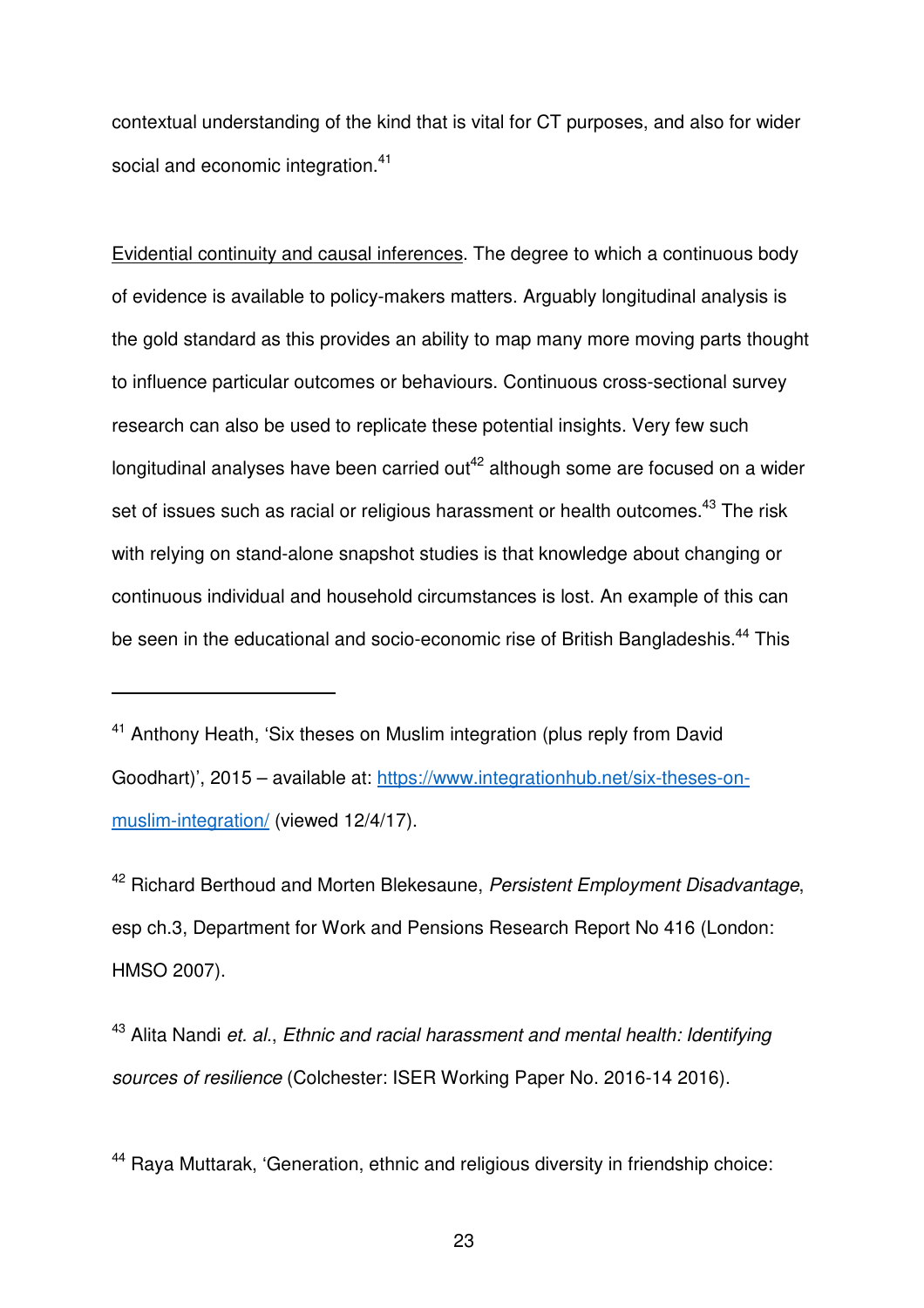large (and overwhelmingly Muslim) group has started to experience upward mobility in the past ten years, albeit from a low base, but research throws scarcely any light on related attitudes and opinions within this group towards Muslim identity, global Islam and group cohesion.<sup>45</sup>

Subjective and objectives lenses. Internalized, collective grievance that spills over into oppositional culture, is something that is not easily penetrated by social research. And yet many agree that this narrative runs through Islamist-inspired extremism, often underscored by a sense of humiliation:<sup>46</sup>

Muslims are acutely aware that they belong to a world civilization with great influence in the past and are today again a large presence in the world. Their anger and frustration stems from the fact that in spite of the splendour of the past…they seem powerless in the face of attacks on their honour and dignity.

exploring inter-ethnic close ties in Britain', *Ethnic and Racial Studies* vol.37, no.1, 2014, 71-98.

<sup>45</sup> *The Economist*, 'Breaking out', 21 February 2015, 25-6

 $\overline{a}$ 

<sup>46</sup> Akbar Ahmed. Submission to the Commonwealth Commission on Respect and Understanding (London: Commonwealth Secretariat 2007) – quoted in Shamit Saggar, 'Boomerangs and Slingshots', 390.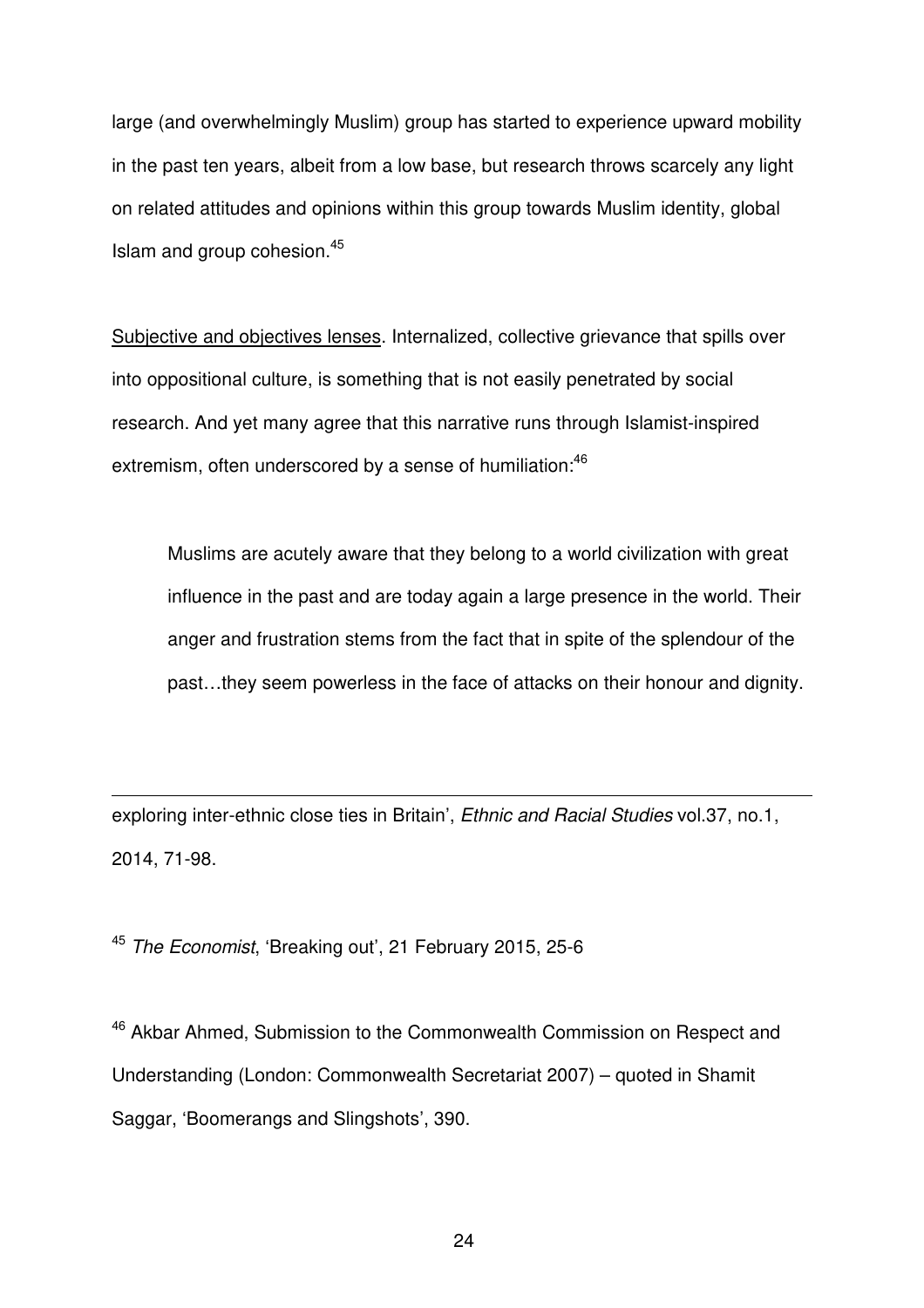The above characterization is set in a frame that is only loosely connected to the objective empirical reality that focuses the work of researchers interested in patterns of systematic social exclusion affecting western Muslim groups.<sup>47</sup> There are robust measures of geographic dispersal, dilution of social disadvantage, enhanced educational attainment and even cross-ethnic and cross-religious friendships – where these occur. It is much less clear what is to be made of these circumstances, however well-evidenced. There is little suggestion that exclusion and even alienation directly affects affinity with religious identity. Research has generally not delved deeply into the drivers of Muslim collective identity and consciousness beyond noting that religious self-identity has grown more, on average, among many western Muslim groups than almost all other religious identities. But that does not say a great deal about causality since Muslims may sense that they are surrounded by a more hostile secular climate than before, which is very different from objectively greater secularism.

Inter-disciplinary insights. The part played by subjective feelings is less clear since the factors behind powerlessness and rage are caught in a more unstable vortex. These can be rooted in notorious acts of injustice and loss of dignity in the past, recreated as:<sup>48</sup>

 $\overline{a}$ 

<sup>48</sup> Commonwealth Secretariat, *Civil Paths to Peace: Report of the Commonwealth Commission on Respect and Understanding* (London: Commonwealth Secretariat 2007), 39-40.

<sup>47</sup> Justin Gest, 'Western Muslim integration', *Review of Middle Eastern Studies* (special edition, Researching Western Muslims), vol.46, no.2, 2012, 189-98.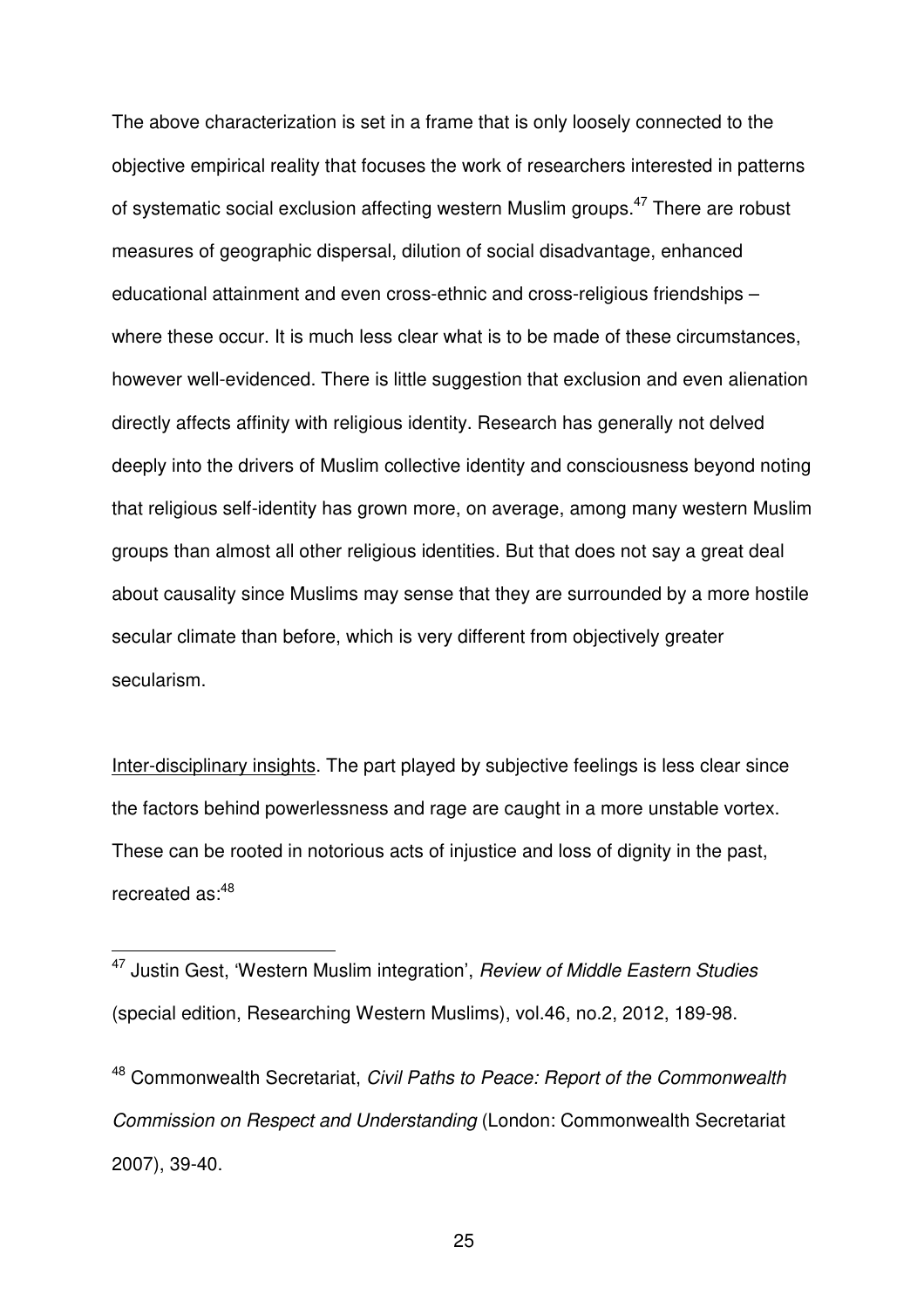…deep-seated feelings of anger and disrespect that continue to live on in the minds of later generations that cannot have been directly affected [and which] portray the other in a wholly negative light, divesting them of any moral authority or legitimacy.

This is an acute problem for policymakers. At one level, as noted, it is wise to be cautious about known social exclusion as a contributory factor behind extremism and radicalization. However, the established facts of exclusion are also known to feature in a political narrative of oppression and moral exceptionalism. At another level, a much larger factor appears to be the call by extremists to others to subscribe to a common goal, namely the 'righting of a wrong'. This is a generalized sentiment that is hard to quantify through conventional survey research, and may be typically found on internet chatrooms that are aimed at an already-part receptive audience.

Social psychology as well as social psychiatry are two likely disciplinary perspectives to tease out how a broad call to allegiance on behalf of a group triggers a more specific form of support for direct action and violent confrontation. The particular gap in evidence is the degree to which western Muslims are *both* in despair about collectively held grievances and feel a loss of patience with mainstream routes to redress. The failure to find a solution to Palestinian losses since 1948 and 1967, or to the Iraqi and Syrian conflicts post 2003, are prime examples.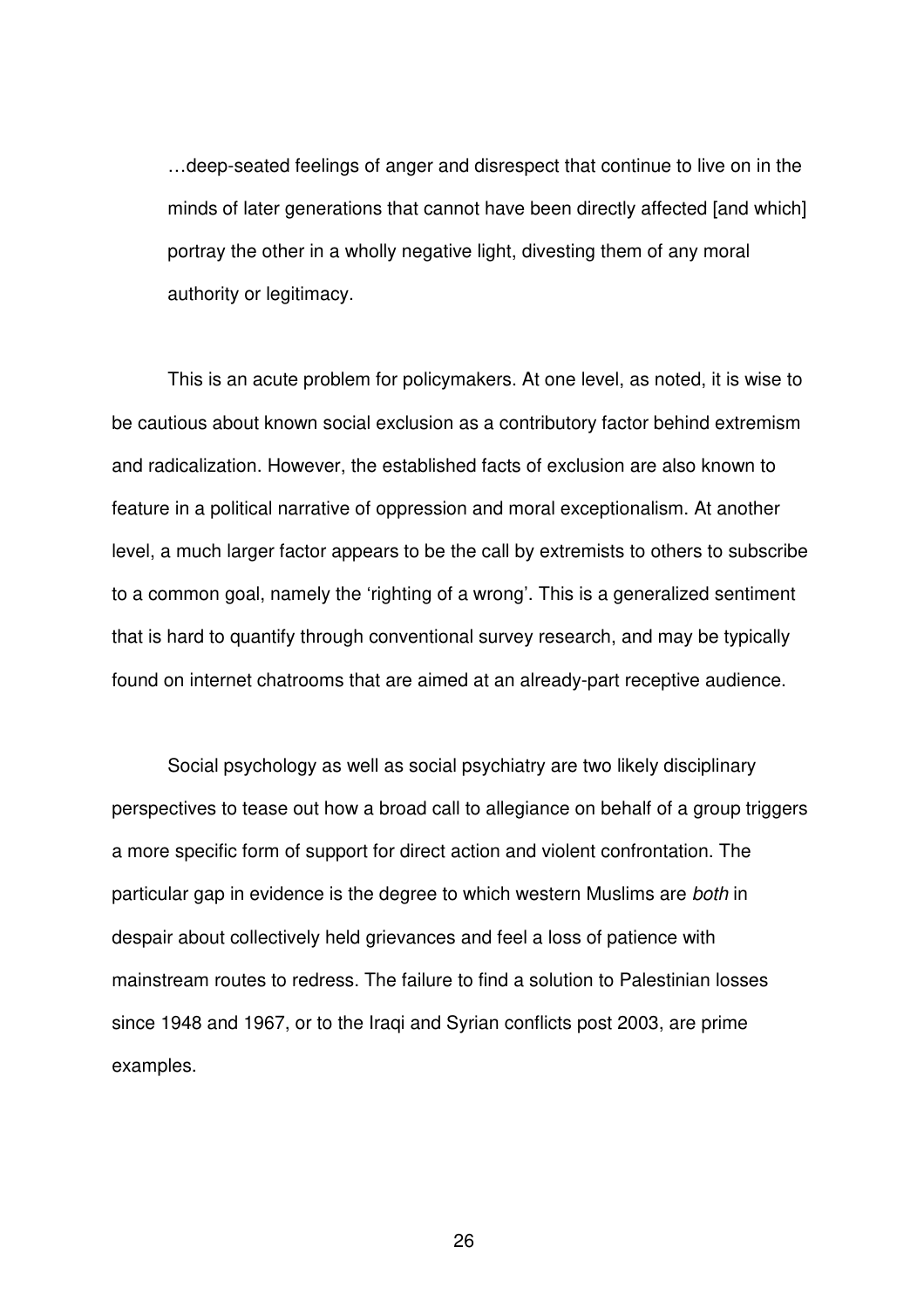## **Aligning evidence to the scope of the policy problem**

There are significantly different conceptualizations of the CT policy problem. For instance, the problem can be set at a high and broad level that emphasises the endto-end narratives developed and used by extremists, how these can take root and their implications. This narrative comprises many areas of criticism of and antagonism towards western societies and governments, ranging from condemnation of violence, issues of secularism, family structures, the role of women and foreign policy.<sup>49</sup> Moreover, it is reinforced by fears that security and intelligence agencies are in the business of recruiting Muslims to spy on fellow Muslims.<sup>50</sup> The point is that this is a very large canvass.

Some areas are accompanied by issues of dissent.<sup>51</sup> For example, the UK Government came in for criticism by the Joint Committee on Human Rights in July 2016, arguing that a proposed new law to criminalise non-violent extremism would

 $\overline{a}$ 

<sup>50</sup> Sahar F. Aziz, 'Policing Terrorists in the Community', *Harvard National Security Journal*, vol.5, 2014, 147-224.

<sup>51</sup> Muslim Council of Britain, Written evidence to the Home Affairs Select Committee, 8 July 2004 – see:

http://www.publications.parliament.uk/pa/cm200304/cmselect/cmhaff/886/886we08.h tm (viewed 12/4/17).

<sup>&</sup>lt;sup>49</sup> Michael Arthur, 'The global challenge of terrorism', Speech to the Indian Supreme Court Bar Association, New Delhi, 9 November 2005.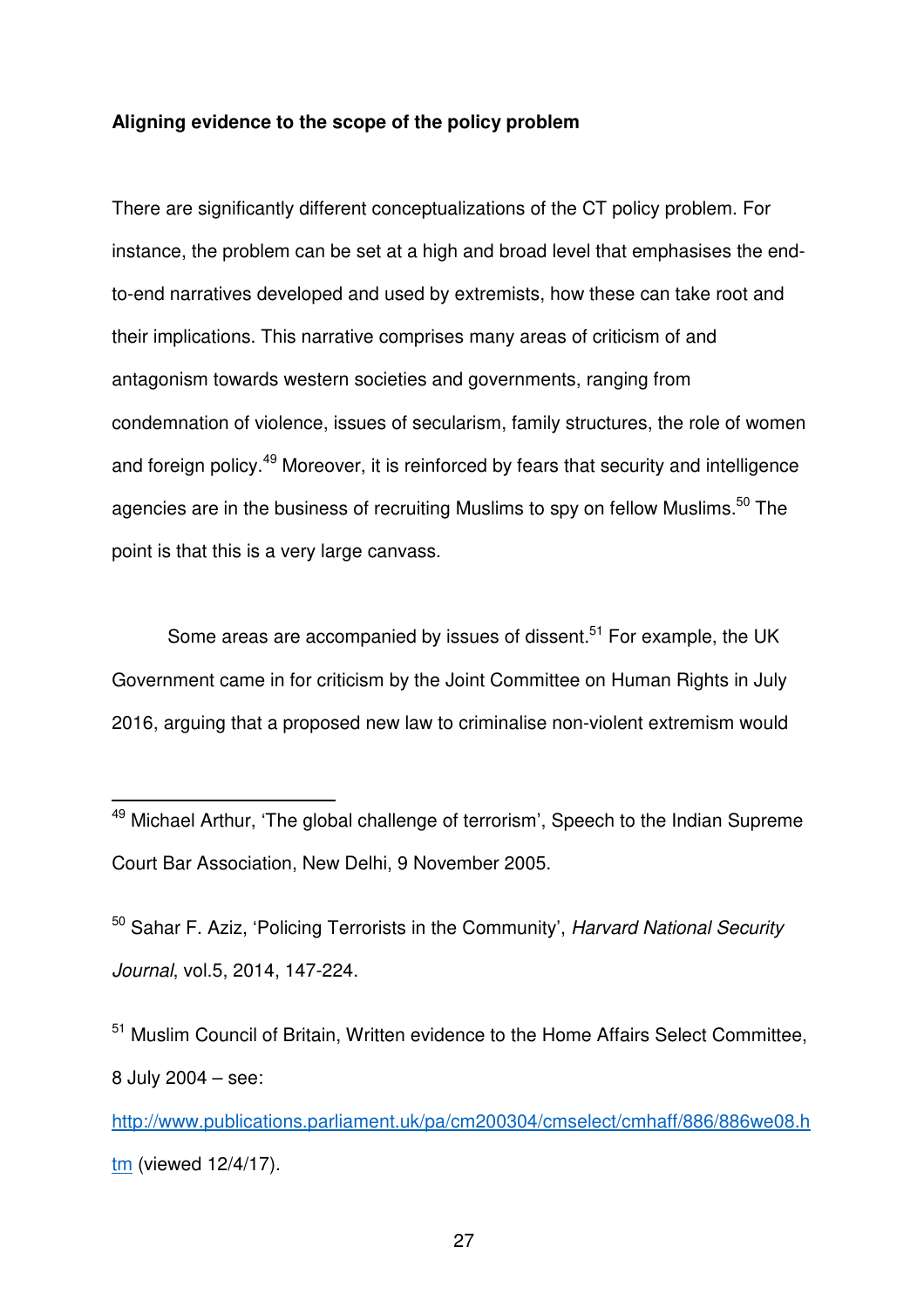be unworkable.<sup>52</sup> The Committee cited a lack of a definition of the action the proposed law was intended to curb as the single biggest flaw in the approach. One commentator noted: 'The current definition of extremism will catch the terrorist with an underhand intent but also the sceptical non-believer.<sup>53</sup> Simply put, the worry was that such a measure would create a new category dubbed as thought criminals. This alludes to the hotly disputed question of how and where violence is raised as an option or is seen as acceptable, not least by those who have suggested that there is a form of group-wide equivocation in response.<sup>54</sup> It is unclear what the underlying evidence is for such a position.<sup>55</sup> It may be that the condoning of violent methods is apparent but that it is also buried in a number of constructions of oppositional identity.

j

<sup>52</sup> Joint Committee on Human Rights Counter-Extremism, Second Report of Session 2016–17 – available at:

http://www.publications.parliament.uk/pa/jt201617/jtselect/jtrights/105/105.pdf (viewed 12/4/17).

<sup>53</sup> Roger Smith, 'Criminalising sceptics', *The Law Society Gazette*, 13 June 2016, 8.

<sup>54</sup> Martin Bright, *When Progressives Treat with Reactionaries: The British State's Flirtation with Radical Islam* (London: Policy Exchange 2006).

<sup>55</sup> Vamik Volkan, *Killing in the Name of Identity* (Virginia: Pitchstone Publishing 2006).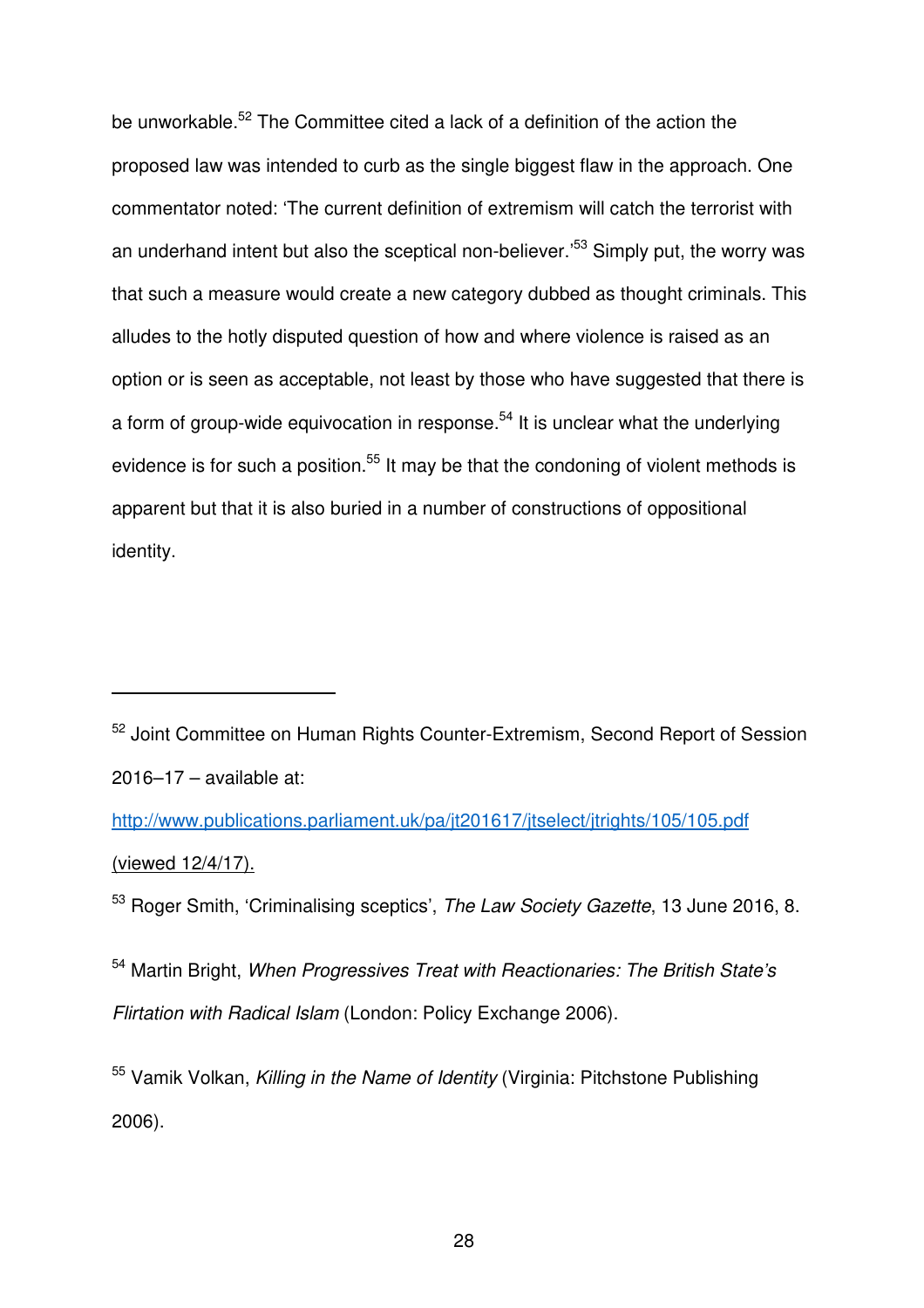A rather different view of the policy problem centres on tolerating extremism. This Faustian Pact (as it is seen) holds that extremism that is not overtly violent remains self-contained. In this sense, the UK came to be seen as a host for various extremist individuals and movements since the 1990s ('Londonistan' in the shorthand critique), contrasting with the more muscular approach taken by the French authorities towards extremism from that point onwards.<sup>56</sup> Furthermore, the conflict in question is not a total-war type, and nor is it permanent or involve a universal area-of-conflict. David Kilcullen's *The Accidential Geurrilla* points out that many of the small, localized conflicts that take place are nested within a much larger 'big war'. Without an appreciation of counter-insurgence, he concludes, that the problem will be incorrectly framed:<sup>57</sup>

Counter-terrorism…focuses on the enemy: the individual terrorist and the network of terrorist operatives. It seeks to destroy this network, proceeding from the assumption that removing the network removes the problem. In this sense, like most conventional warfare, it is 'enemy-centric.' On the other hand, counter-insurgency…has much older roots in imperial policing and colonial small wars [and] is 'population-centric.' Its basic assumption is that insurgency is a mass social phenomenon, that the enemy rides and

<sup>56</sup> Reuel Marc Gerecht and Gary Schmitt, *France: Europe's Counterterrorist Powerhouse* (Washington DC: American Enterprise Institute European Outlook 3 2007); John Bowen, *Can Islam Be French? Pluralism and Pragmatism in a Secularist State* (Princeton: Princeton University Press 2010). <sup>57</sup> David Kilcullen, *The Accidential Geurrilla: Fighting Small Wars in the Midst of a* 

*Big One* (New York: Oxford University Press 2006), xv.

 $\overline{a}$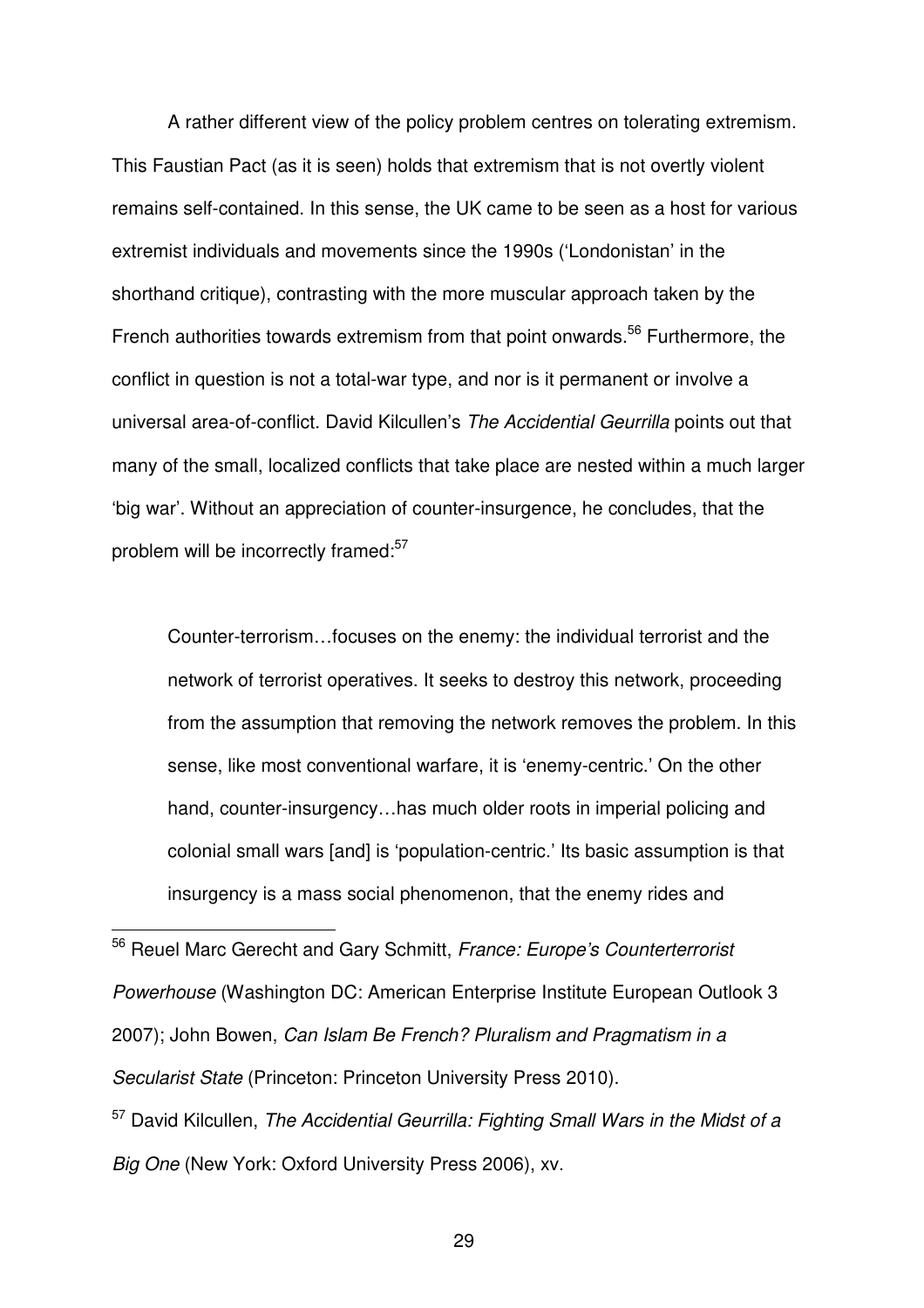manipulates a social wave consisting of genuine popular grievances, and that dealing with this broader social and political dynamic…is the most promising path to ultimately resolve the problem.

The French experience is said to have deliberately set out to disrupt extremists' day-to-day activities in order to reduce the chances of a universal oppositional narrative taking hold. But the bind lies in what it has led to: the approach may have unintentionally reinforced the narrative of oppression.<sup>58</sup> painting the French state as the aggressor.<sup>59</sup> The state of crisis in France over terrorism in the two year run-up to the 2107 Presidential election certainly opens up a debate about the effectiveness of the approach. 'In view of the succession of appalling attacks in France, it has not done them much good', wrote one commentator.<sup>60</sup>

Understanding of the problem, thus, shapes what follows in terms of evidence to inform policy. At one end, there is a suggestion that a near-comprehensive

j

<sup>59</sup> Yasemin Shooman and Reim Spielhaus, 'The Concept of the Muslim Enemy in the Public Discourse' in Jocelyn Cesari (ed), *Muslims in Europe and the United States after 9/11* (London: Routledge 2010), 198-228.

 $60$  Philip Johnston, 'Conrad's Secret Agent would find himself at home in today's Britain', *The Daily Telegraph*, 27 July 2016, 14.

<sup>&</sup>lt;sup>58</sup> Tom Tyler, 'Toughness vs. Fairness: Police policies and practices for managing the risk of terrorism', in Cynthia Lum and Leslie Kennedy (eds), *Evidence-Based Counterterrorism Policy* (New York: Springer-Verlag 2012), 353-63.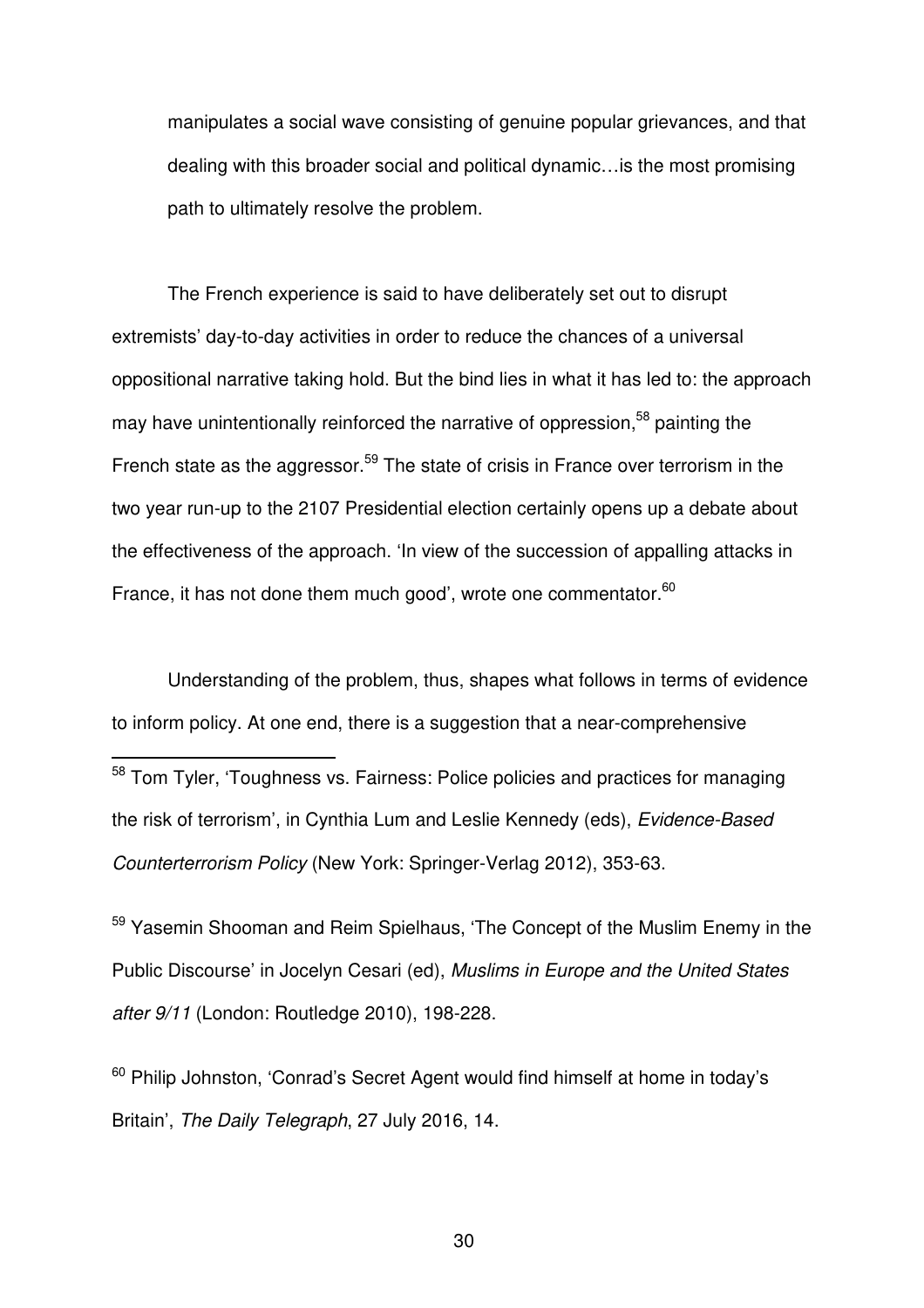understanding of causal factors for downstream behaviour is attainable. At the other end, there are generalizations that deliberately dampen confidence in any and all forms of evidence cited as relevant. Infamously, the late Denis Healey, a former UK Chancellor, retold the story of an interviewer from a polling company who had unashamedly self-completed survey questions in a railway carriage in full view of others. His anecdote was to cast doubt on the method as opposed to the data itself. Notwithstanding his experience, a more reasoned basis for caution centres on the level of transparency that governs evidence gathering methods using social surveys.<sup>61</sup>

Two examples can be used to illustrate the distance between these two points. The first is the highly charged analogy (repeated in the title of this article) drawn by Donald Trump (Junior) between Skittles and Syrian refugees. In this simplistic yet widely intuitive model, the challenge is to identify - swiftly and unambiguously – small numbers of individuals within a much larger group that can potentially cause harm. However, this is difficult because the manifestation of future harm is disguised, sometimes bordering on being undetectable. Moreover, the population within which the alleged harm emanates is moving (the flow of Syrian refugees seeking to enter western democracies (up to a million in Germany's case in 2015-16), and the underlying population of displaced Syrians (one in three left their homes during the conflict)). The risk calculus is muddied to say the least, so it is no

j

<sup>61</sup> Rachel Ayrton, *Time for a revival? A historical review of the social survey in Great Britain and the United States* (Southampton: National Centre for Research Methods 2017).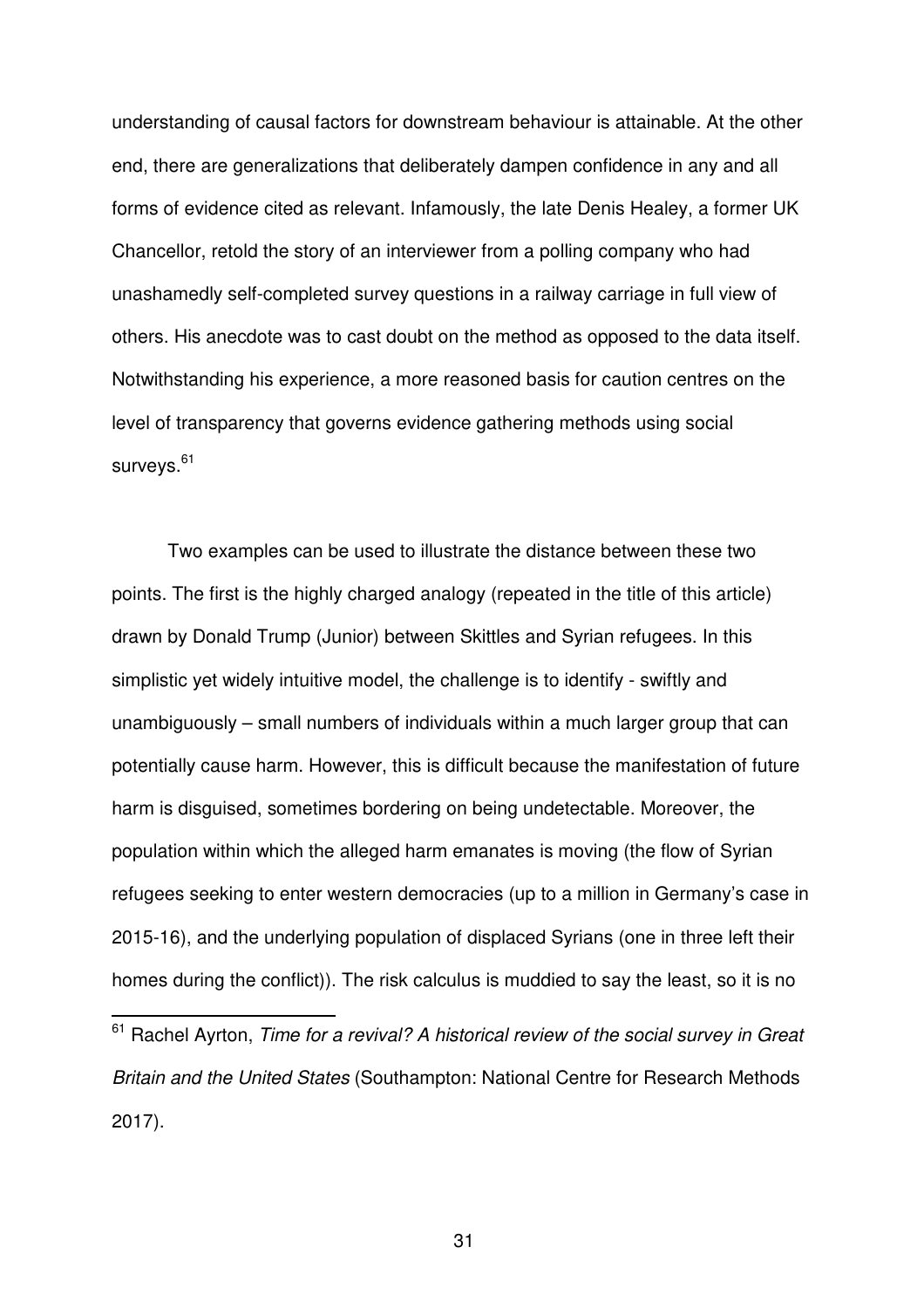surprise that confidence levels in evidence plummet. So a precautionary principle should be to try to eliminate (or at least isolate) the risk altogether by eradicating any possibility of the population group entering the larger US population (Trump's point). This may be a draconian and irrational reaction, for sure. But it is also portrayed as a prudent one that takes risk management seriously and to its limits: avoiding a small likelihood of something with a big impact is preferred if such an option is available. (The small known risk can alternatively placed alongside the risks of other harms: for example, in 2005 the UK's then-Chief Scientific Advisor, David King, publicly stated that the risks of climate change outweighed those of terrorism.) $62$ 

A further example of a long-standing evidence gap is the role of female terrorists. Western states facing Islamist radicalism have had little experience of anything other than 'men of violence'. Indeed, Muslim-men-as-potential-terrorists has been sown into a dominant narrative for a long period. The attacks in New York in 2001, Madrid in 2004, London in 2005, and more recently in Paris (2015) and Berlin (2016), all reinforced this frame, and not surprisingly policymakers have pursued strategies that have not questioned this assumption. The strategy to apprehend those intent on harm has thus concentrated on small groups of relatively young men operating either at the behest of a male ringmaster or autonomously as franchise holders of a tightly knit group. Female participation has been thought to be minimal and limited to an ancillary role.

j

 $62$  Quoted in BBC, 'Global Warming "Biggest Threat"' – available at: http://news.bbc.co.uk/1/hi/sci/tech/3381425.stm (viewed 12/4/17).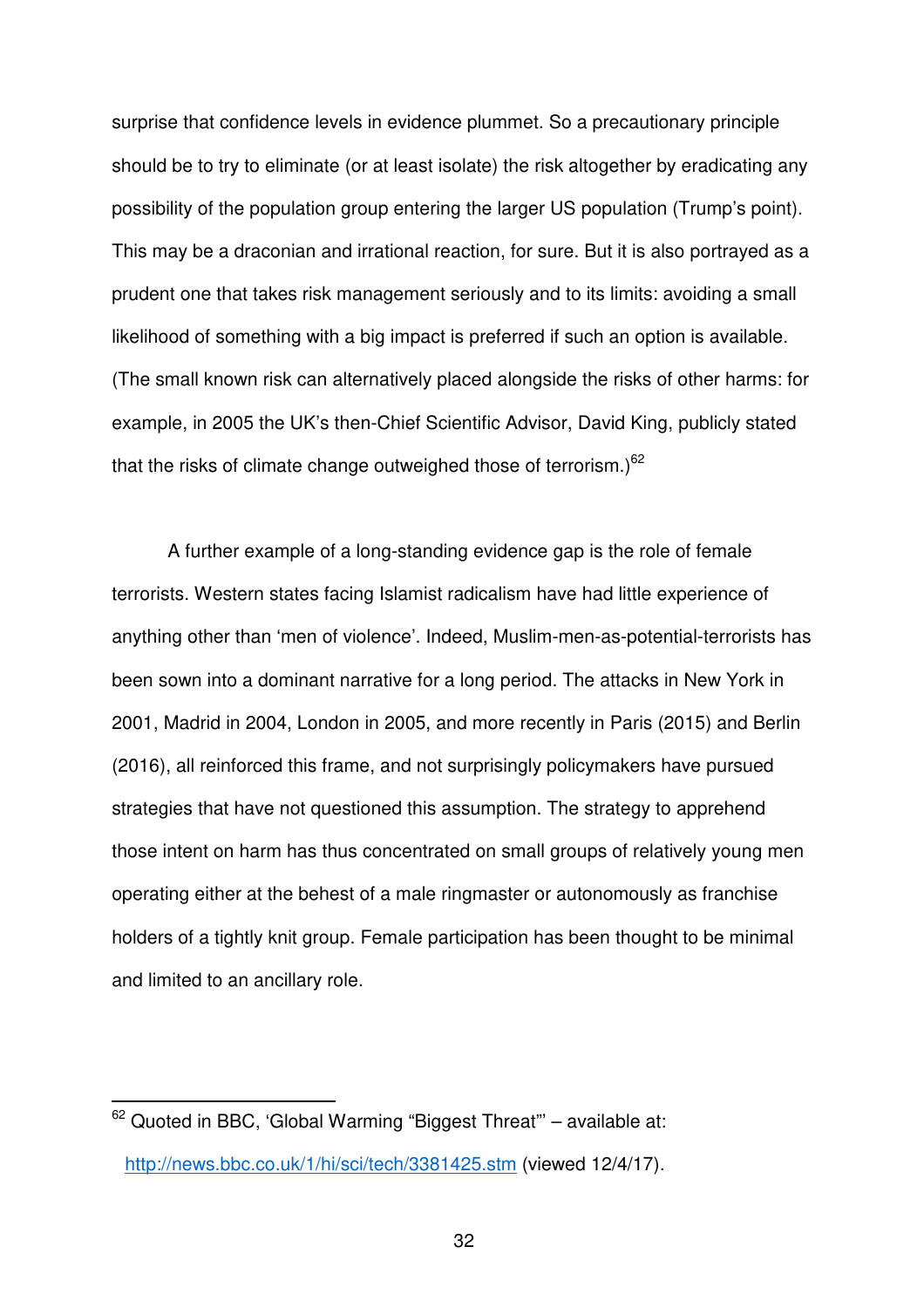This frame is potentially flawed in two ways. The first is that women can be better terrorism assets to deploy than men simply because they have a lower, 'onaverage', risk profile to start with. This has been a tactical ploy of various terrorism campaigns in the past such as the Tamil Tigers in Sri Lanka and also in Israel-Palestine where widows have been tasked with avenging the fall of their husbands. The second flaw is subtler, and notes that women as much as men are likely to be involved in providing tacit support in plotting terrorist attacks. This circle of implicit backing can provide both logistical assistance as well as moral oxygen. The evidence frame of who is recruited and how this happens has barely touched on women's direct and indirect roles,<sup>63</sup> allowing a CT policy lacuna to develop.

In the UK, this lacuna has been filled by a think-tank, the Institute for Strategic Dialogue. In 2014 ISD successfully launched a dedicated programme on Women and Extremism which included a database of the social media postings of western female recruits to ISIS.<sup>64</sup> This has rapidly become a rich tool to gather otherwise disparate evidence about their experience in recruiting others. The series concluded that 'although often assumed to be passive agents, women have played significant

j

<sup>64</sup> Carolyn Hoyle *et. al.*, *Becoming Mulan? Female western migrants to ISIS* (London: Institute for Strategic Dialogue 2015) – available at: http://www.strategicdialogue.org/wpcontent/uploads/2016/02/ISDJ2969\_Becoming\_ Mulan 01.15 WEB.pdf (viewed 12/4/17).

<sup>&</sup>lt;sup>63</sup> Sahar Aziz, 'From the Oppressed to the Terrorist: Muslim American women caught in the crosshairs of intersectionality', *Hastings Race and Poverty Legal Journal*, vol.9, no.1, 2012, 191-264.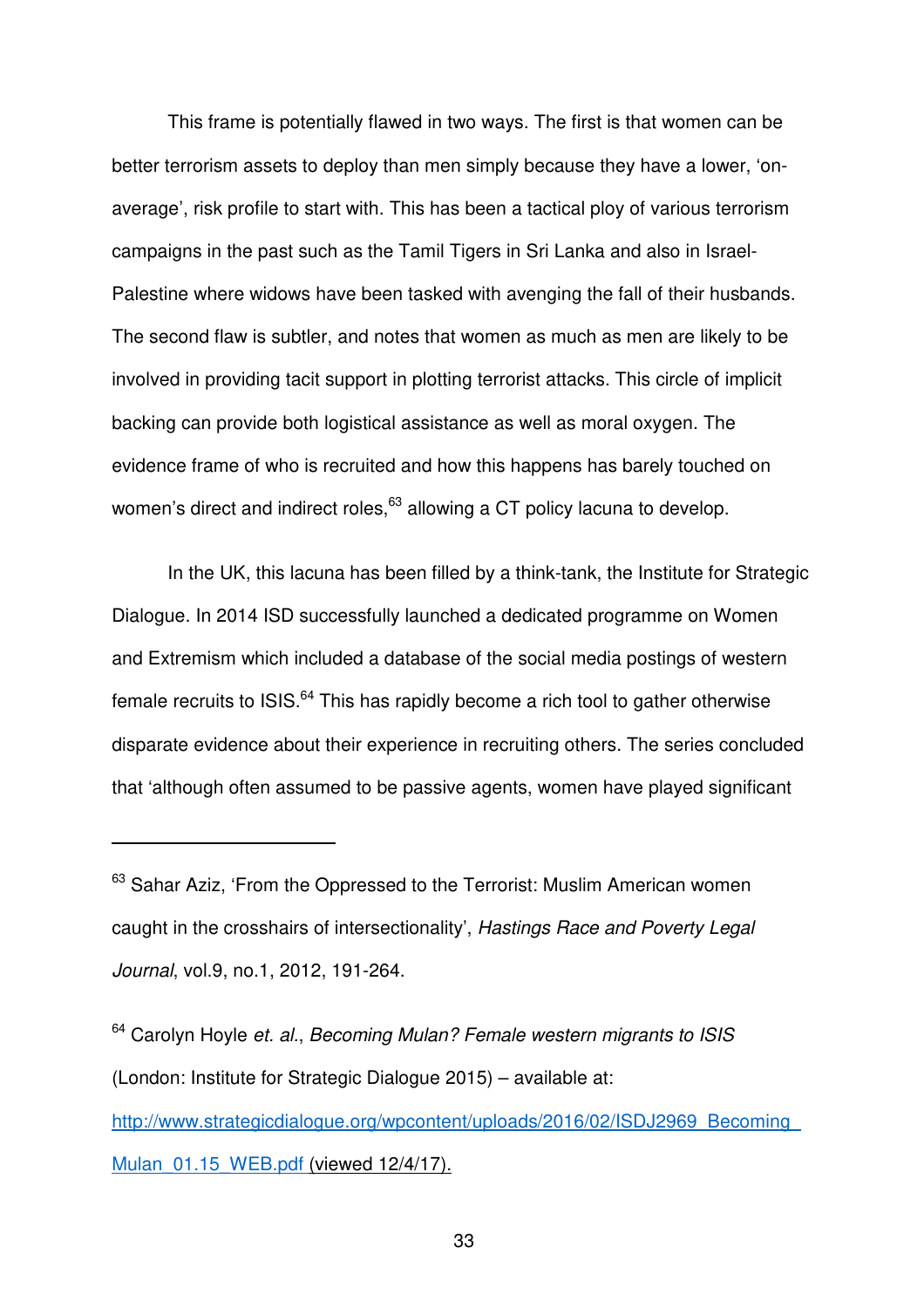roles in a number of contemporary terrorist organizations.<sup>65</sup> In the subsequent period, efforts have been made to address this gap. The task has been aided, somewhat ironically, by the spectre of Samantha Lewthwaite, the widow of Germaine Lindsay (one of the four who carried out the 7 July 2005 attacks in central London). Lewthwaite has gone on to be a significant suspected terrorist in her own right (dubbed the 'White Widow' by the press), and has created something of a special status to appeal to young women.

The is part of a much broader pivot in the evidence base that seeks to be more responsive to new developments and feedback (why keep looking for hardened young male extremists when there are others in the pipeline who do not match this profile?) And it is a reflection of how nimble policymakers are in making use of evidence that remains limited as a predictive tool. Developing capacity and capability to do these things is a familiar institutional challenge for the many public agencies established to tackle harm.<sup>66</sup>

# **Conceptual models for explaining policymakers' shared thinking**

 $\overline{a}$ 

<sup>66</sup> See for example *The FCA's approach to advancing its objectives 2015* (London: Financial Conduct Authority 2015) – available at:

https://www.fca.org.uk/publication/corporate/fca-approach-advancing-objectives-2015.pdf (viewed 12/4/17), 11; or Risk Outlook 2016/17 – available at: http://www.sra.org.uk/risk/outlook/risk-outlook-2016-2017 (viewed 12/4/17).

<sup>65</sup> Saltman and Smith, *'Till Martyrdom Do Us Part'*, 5.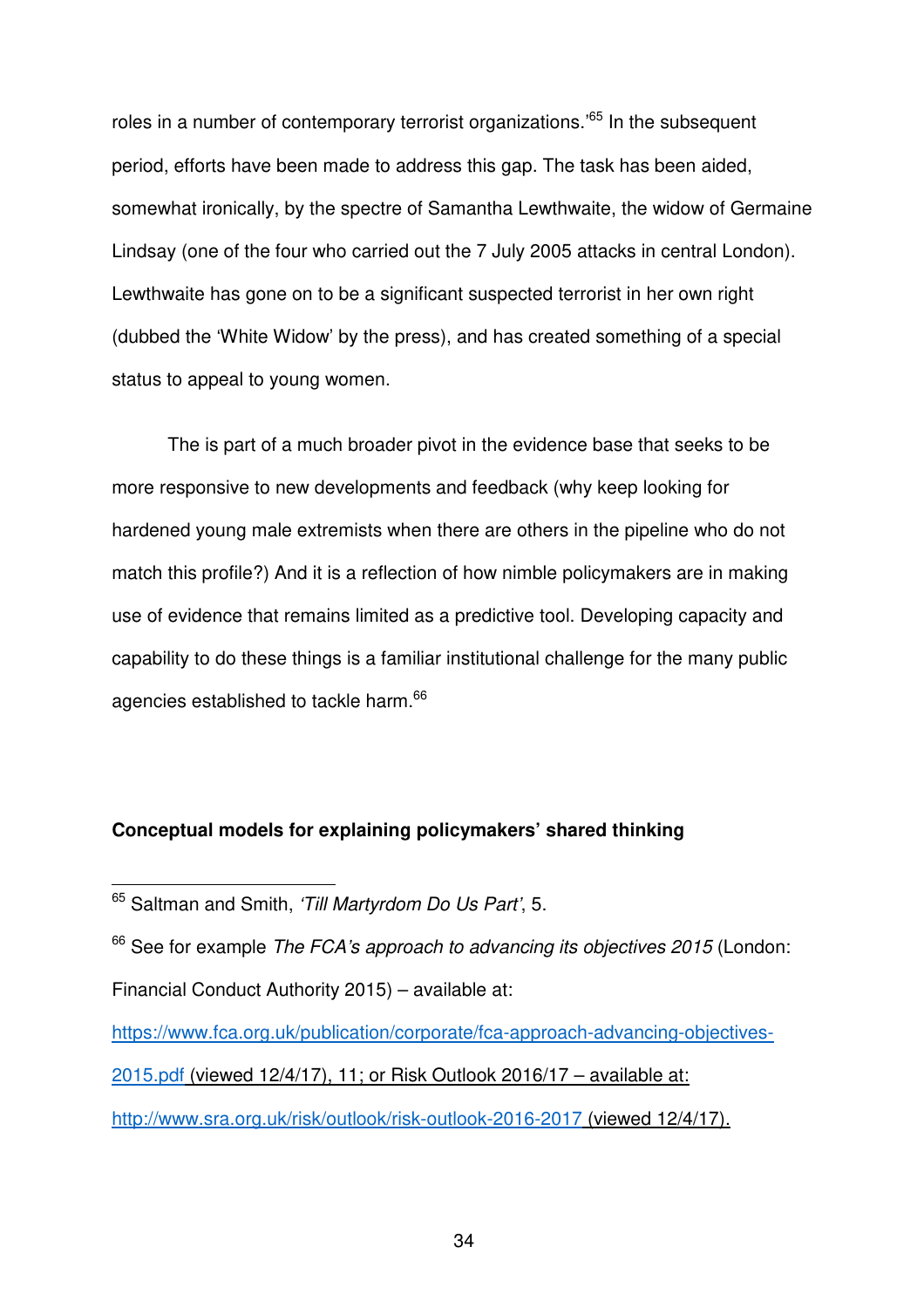Decisions about the type of evidence to gather and how this is to be used for CT purposes are set in the context of how we explain the work of policymakers, their relationships with researchers, and their responses to an imperfect picture of the causes of problems that they are seeking to remedy. Policymakers themselves may be understandably sceptical that sufficient evidence can be gathered in such a multifaceted field as CT. The moving parts involved are numerous and the interaction between only a small fraction of these is understood. So it is prudent to build the evidence base in a series of both thin and thick iterative layers. But it is also shrewd given the complexity of the phenomenon, finite resources and political willpower. To be sure, policy failure tests is whether to abandon what is known in general on the basis of what is discovered in a specific case. Taking the earlier example, Lewthwaite's links with more than one conspiracy did not change the fact that most suspects are male. Erratic changes can devastate curation of an evidence base that stands the test of time.

Obstacles and opportunities for evidence-based public policy arise from the implicit generalizations that are held by policymakers. In other words, this approach is not directly concerned with describing the problem but rather with the behavioural situation of decision-makers and decision-making structures. It draws on a significant body of research among students of business and organizational dynamics who are similarly interested in cultural influences on decisions and behaviour, and has been taken up among students of governmental machinery interested in shared thinking and norms among policy actors. Such literatures have examined, *inter alia*, the role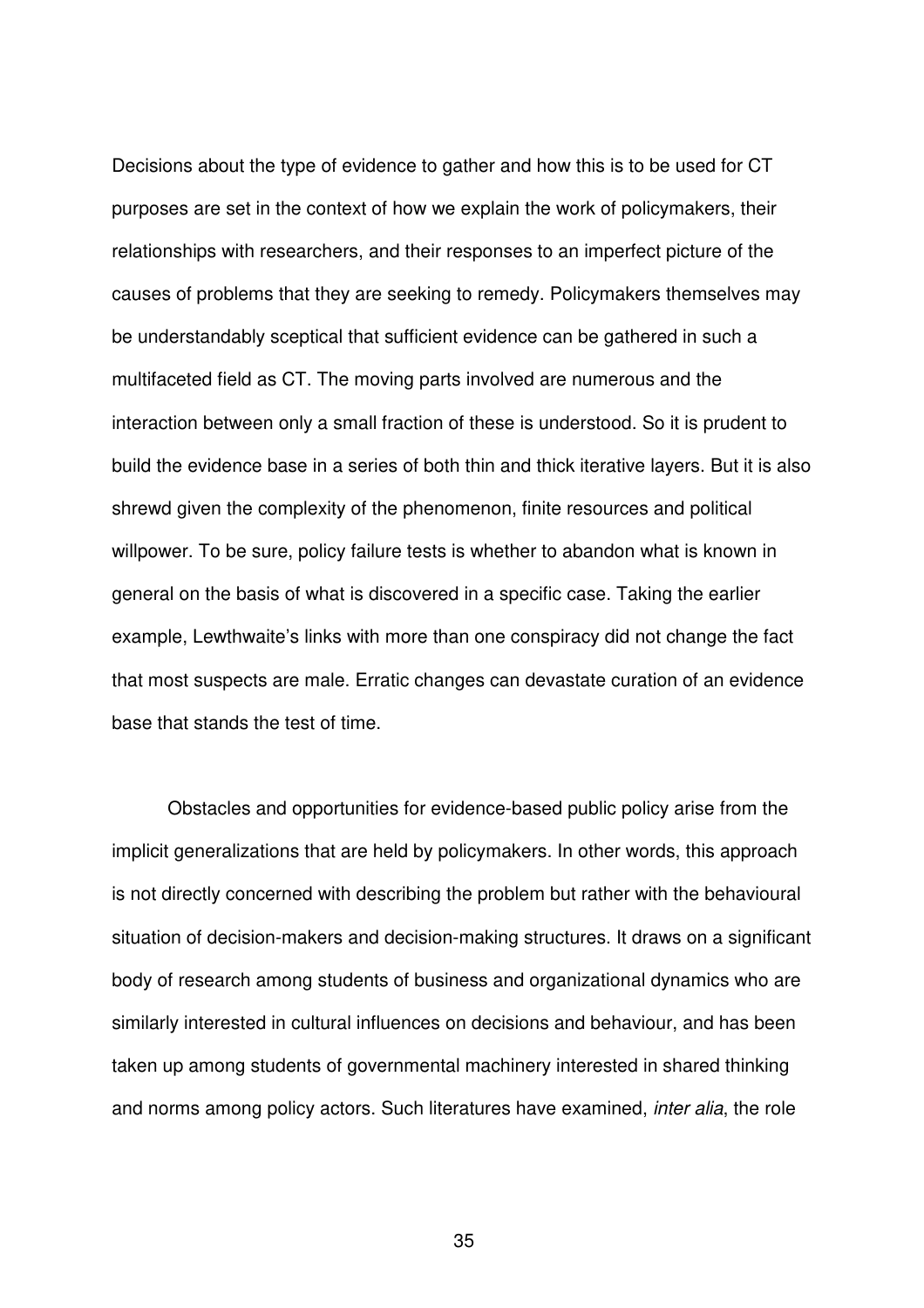of dominant ideas and hierarchies in public expenditure, <sup>67</sup> bureaucratic understanding of social movements and terrorism.<sup>68</sup> the rise of dominant political and scientific communities. $69$  and discourses on diversity and equality found within management research itself.<sup>70</sup> Writing about the first of these, Parry describes how such a dry topic as the public administration of public expenditure, despite appearances, manages to yield an incisive look into an eco-system of values and shared assumptions that influence decision-making:

The clue is the often-overlooked, and not very sparkling, subtitle 'Community and Policy *Inside* British Politics'. This betokens a work of sociology, shading

<sup>67</sup> Hugh Heclo and Aaron Wildavsky, *The Private Government of Public Money* (London: Macmillan 1974).

 $\overline{a}$ 

<sup>68</sup> Colin Beck, 'The contribution of Social Movement Theory to understanding terrorism', *Sociology Compass*, vol.2, no.5, 2008, 1565–1581; Jeff Goodwin, 'What Must We Explain to Explain Terrorism?' *Social Movement Studies*, vol.3, 2004, 259– 62.

<sup>69</sup> Theodore Porter, *Trust in Numbers: The Pursuit of Objectivity in Science and Public Life* (Princeton NJ: Princeton University Press 1995).

 $70$  Cliff Oswick and Mike Noon, 'Discourses of diversity, equality and inclusion: Trenchant formulations or transient fashions?', *British Journal of Management*, vol.25, no.1, 2014, 23-39.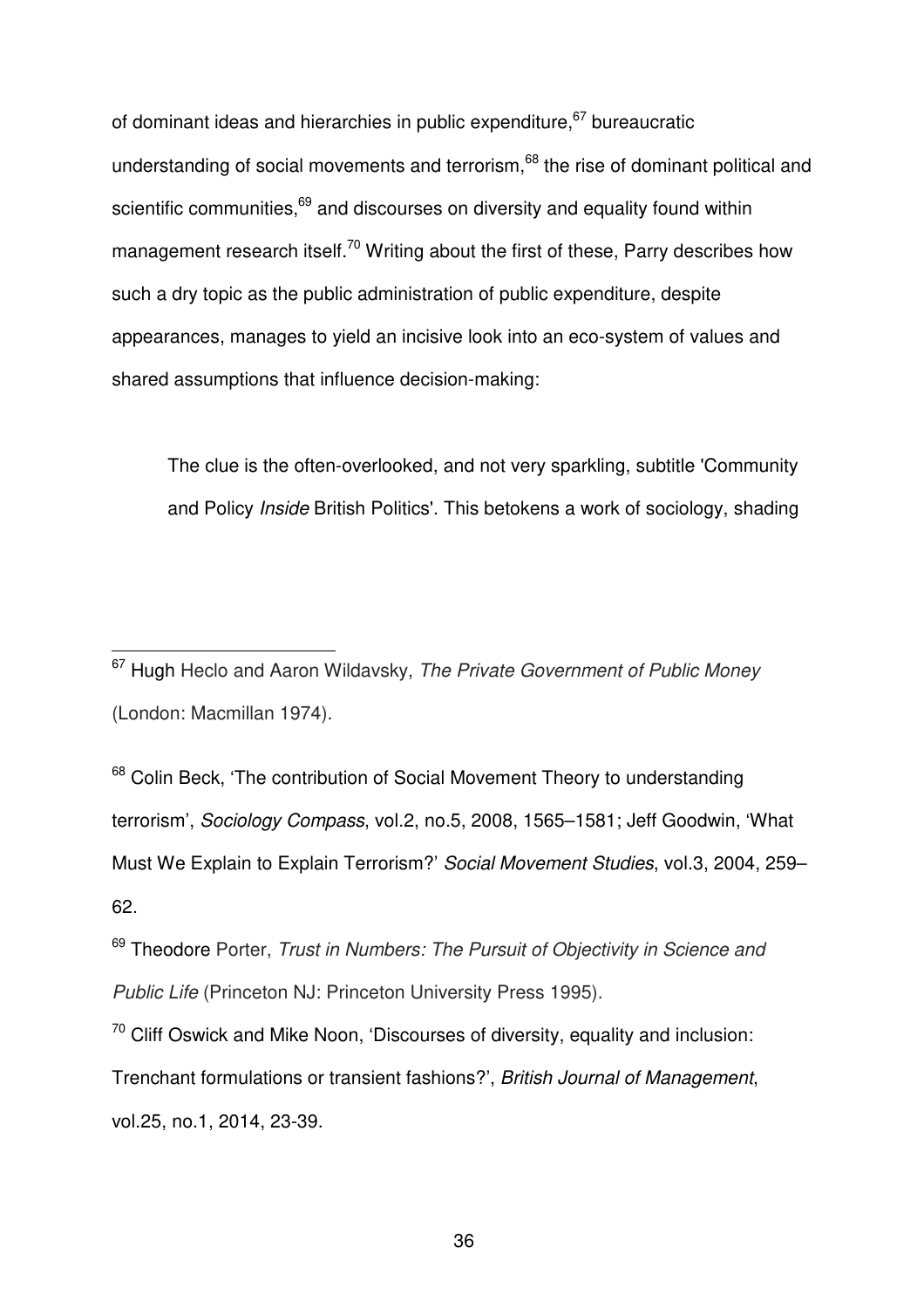into anthropology: a study of human behaviour within a legal and political framework, rather than of the framework itself. (Italics added.)<sup>71</sup>

The idea of a conceptual lens through which issues are collectively understood by policymaking communities is a familiar political science tool. It was most effectively articulated by Graham Allison and Philip Zelikow's study of the Cuban Missile Crisis, *Essence of Decision*. <sup>72</sup> *Essence* alerts us to the ways in which particular decisions and policy directions are not adequately explained by the objective evidence before policymaker alone – by 'exploring the fundamental yet often unnoticed choices among the categories and assumptions that channel our thinking about problems'.<sup>73</sup>

Objective evidence is not unimportant, but it contained within this conceptual lens. And the lens conditions assumptions about what is important, what is achievable, what is permissible and, also, crucially, what can be lived with. So it helps explains policy that is 'good enough' rather than 'optimal'; hence, it describes good policy as that which is acceptable, both in terms of buy-in among members of the policy community and the consent of individuals and groups affected by its

j

<sup>71</sup> Richard Parry, 'The Influence of Heclo and Wildavsky's *The Private Government of Public Money*', *Public Policy and Administration*, vol.18, no.4, 2003, 3-19.

<sup>72</sup> Graham Allison and Philip Zelikow, *Essence of Decision: Explaining the Cuban Missile Crisis* (New York: Longman 1999, 2<sup>nd</sup> edn).

<sup>73</sup> Allison and Zelikow, *Essence*, 2.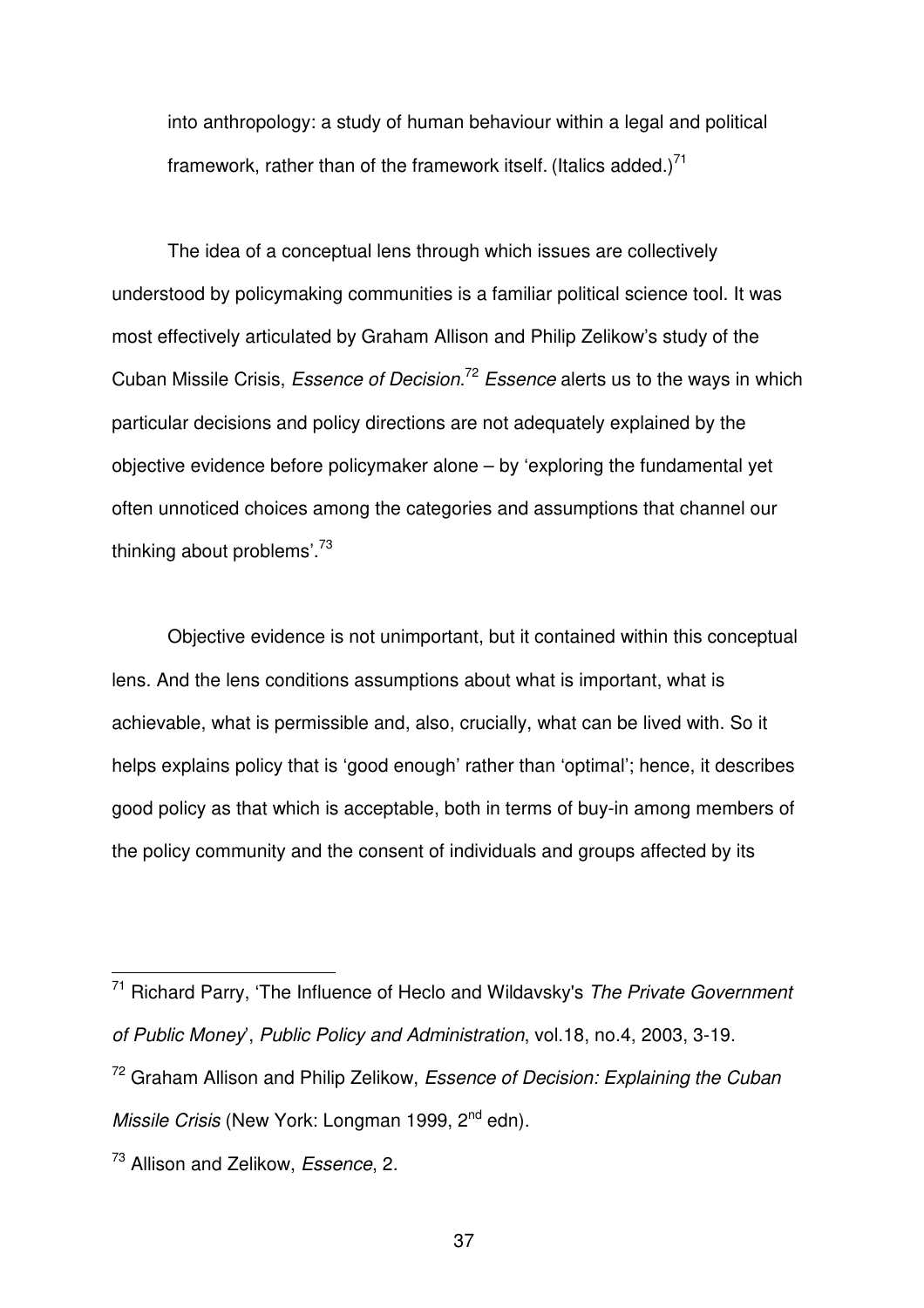practical measures.<sup>74</sup> Meanwhile, as seasoned policymakers know, that they must manage the politics of what is achievable. As Adam Schiff, a senior member of the US House Intelligence Committee, noted in 2015:

There are reportedly 700,000 to a million names on the US terrorism watch list alone. To track all of these potential threats, here or abroad, while taking time to gain additional intelligence, is unrealistic. $75$ 

*Essence* employs distinctions between rational actor, organization behaviour and governmental politics models in explaining how and why the same evidence might be very differently understood and marshalled between these frames. In one setting, evidence is the authentic partner of rational decision-makers who want to know why something is happening in terms of the objectively-defined goals and interests of affected parties. To take a familiar example, evidence is rationally sought illustrating the degree of extremist sentiment on a particular university campus. In another setting, however, knowledge of this kind is not sufficient, and is supplemented by understanding of how bureaucracies function, adapt, co-opt and even think institutionally, and how they produce outputs that follow a pattern and become part of what is at stake. Thus, the original evidence insufficiently explains what is happening within such a university's management and collegiate structures.

 $74$  Peter Clarke, 'Learning from Experience – Counter Terrorism in the UK since 9/11', Speech to Policy Exchange, 24 April 2007 – available at:

j

http://www.gees.org/documentos/Documen-02228.pdf (viewed 12/4/17).

 $75$  Quoted in 'Arrest of 2 men in Brooklyn highlights new challenges in fighting ISIS', *The New York Times*, 1 March 2015, 15.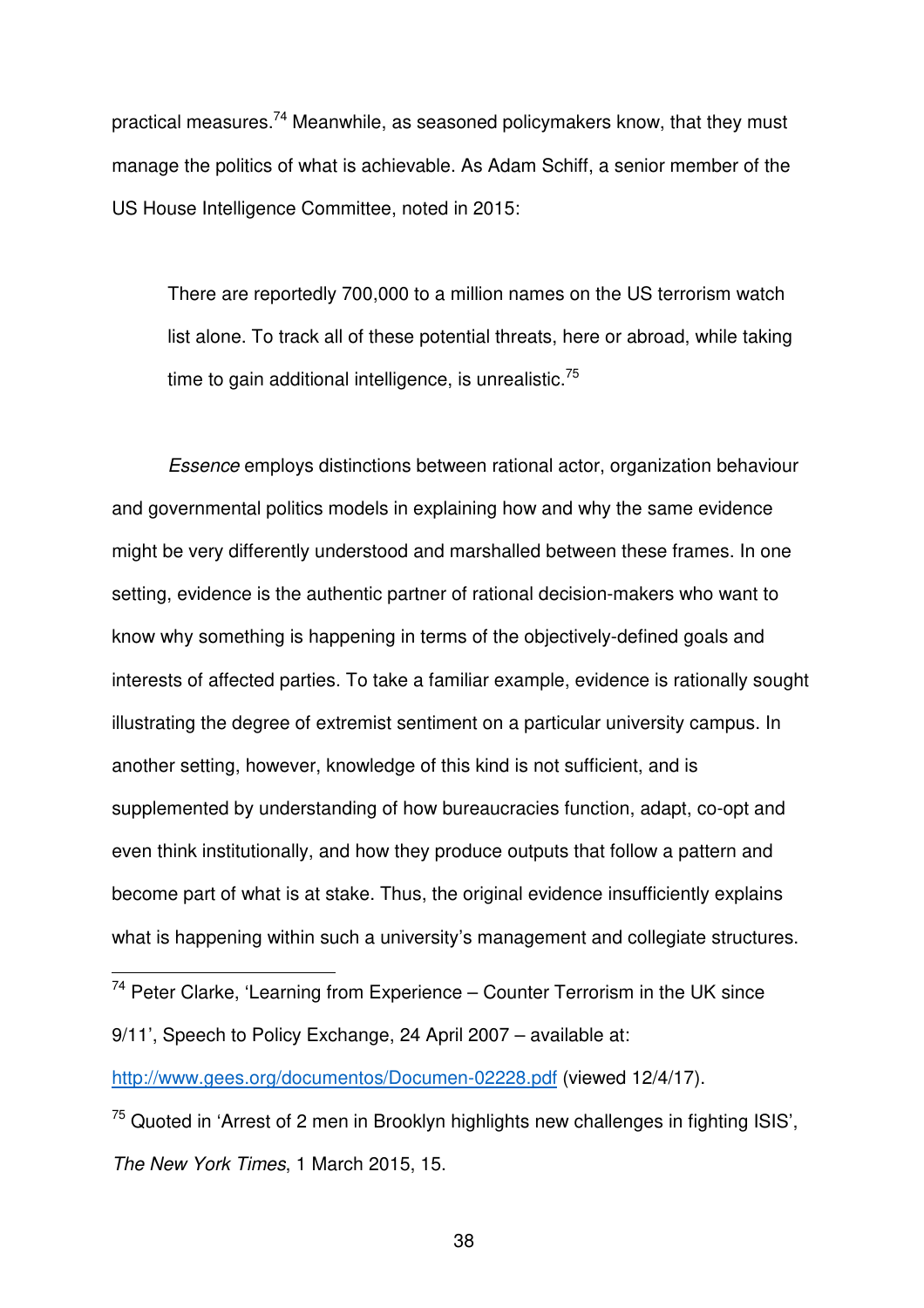And in a further setting, attention switches to political bargains and accommodations that accompany policy decisions, and this implies the need to understand which or whose interests are affected, and then place this additional knowledge within a wider understanding of political trade-offs and compromises. Hence, there is a need for fresh evidence to account for the behaviour of individuals and groups within these structures. Specific decisions may appear sub-optimal, not due to a lack of resources but rather because they must 'carry' – i.e. not alienate – the largest possible constituency of relevant interests.

What does this mean for evidence for CT purposes? We start by examining objective evidence regarding a single conspiracy and the conspirators' sense of advancing their interests through a successful attack (i.e. who is most gripped by the violent extremist narrative and able to act on it?) We then move to consider the policies and measures put in place to detect and disrupt such a plot that must also accurately read the interests of, and constraints on, those who must respond to this knowledge. Such measures are owned by particular organizations variously accountable for their outcomes. The decision to raid a number of properties is an example of a measure sanctioned using evidence-based assessments (i.e. how advanced has a plot become and what is the trade-off between interception and further intelligence gathering?) How particular organizations deploy scarce resources in this scenario is revealing, and they may be required from time to time to make commitments involuntarily. Because they think and act as organizations, it is necessary to use this frame of reference in observing and assessing their actions and inactions. Finally, we need to factor in the political and power interests of those involved. They are engaged in some form of collective 'game' with accompanying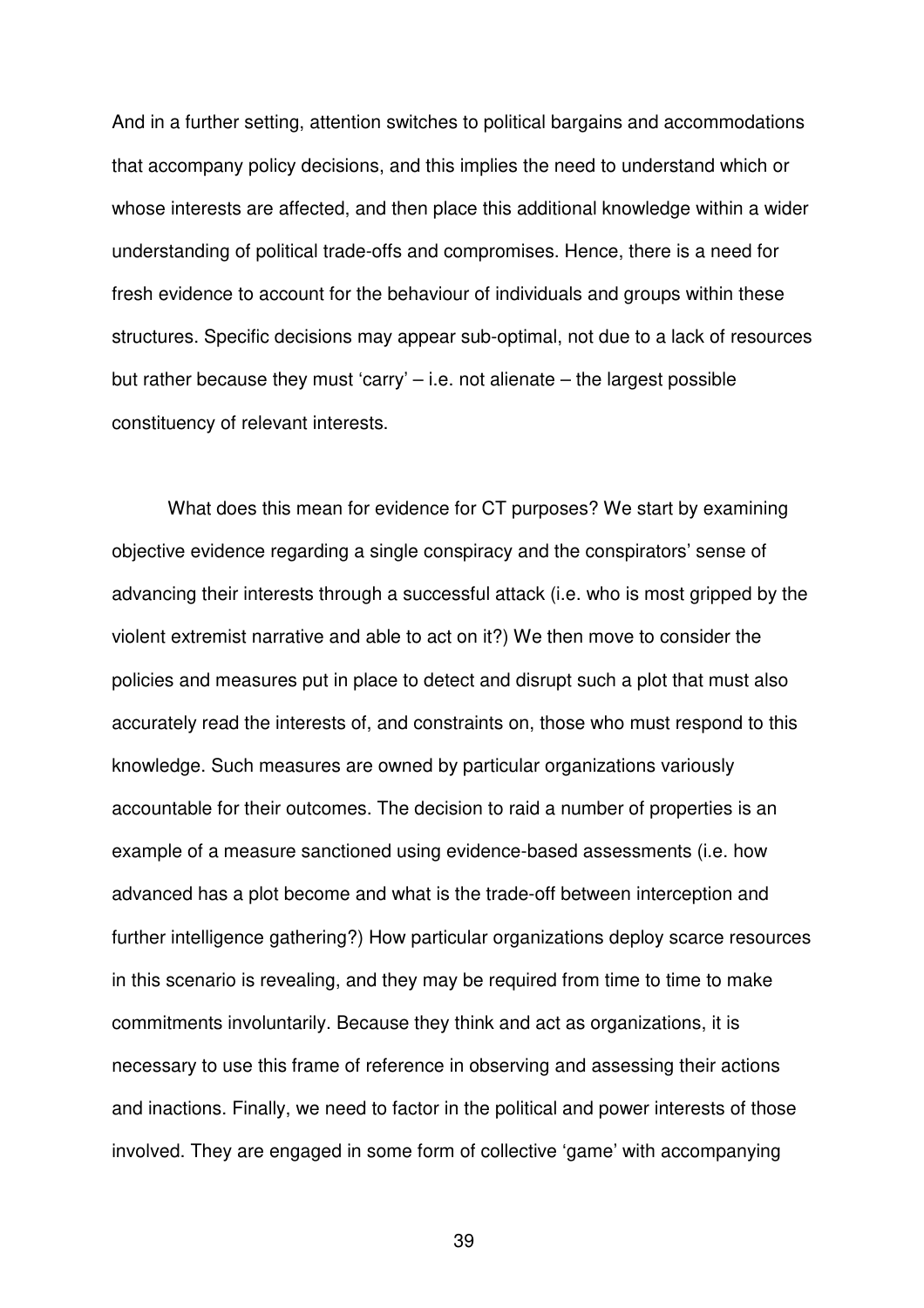trade-offs, whose players individually and collectively will have a stake in evidence about the policy problem that vindicates the bargaining position that they have taken.

Together organizational behaviour and governmental politics theories also reveal how the rational actor view of decision-making becomes muddied. And this raises the question of how evidence is mobilized to reinforce particular conceptual models. These conceptual models cut across what is at stake externally in society and internally within government. The implication is that the relationship between evidence and policy is not a linear one based on a traditional 'black box' paradigm of the policymaking process. The paradigm is based on an doubtful assumption that decisions involve trade-offs between competing goals that are known and elucidated by a rich and non-contentious supply of policy-relevant evidence.

### **Concluding remarks**

There are three wider implications for CT policy that arise. Before discussion of these, an important rider was mentioned at the start of the article and needs to be reinforced here, namely, there is very little that emerges from this article that limits the conclusions to 'Islamist-inspired terrorism' (echoing the title of this article). Many of the issues and dilemmas are not necessarily untrue of far right-wing-inspired terrorism as well. Therefore, there is a distinct possibility that the lessons may also be spread beyond the heated confines of Muslims and security.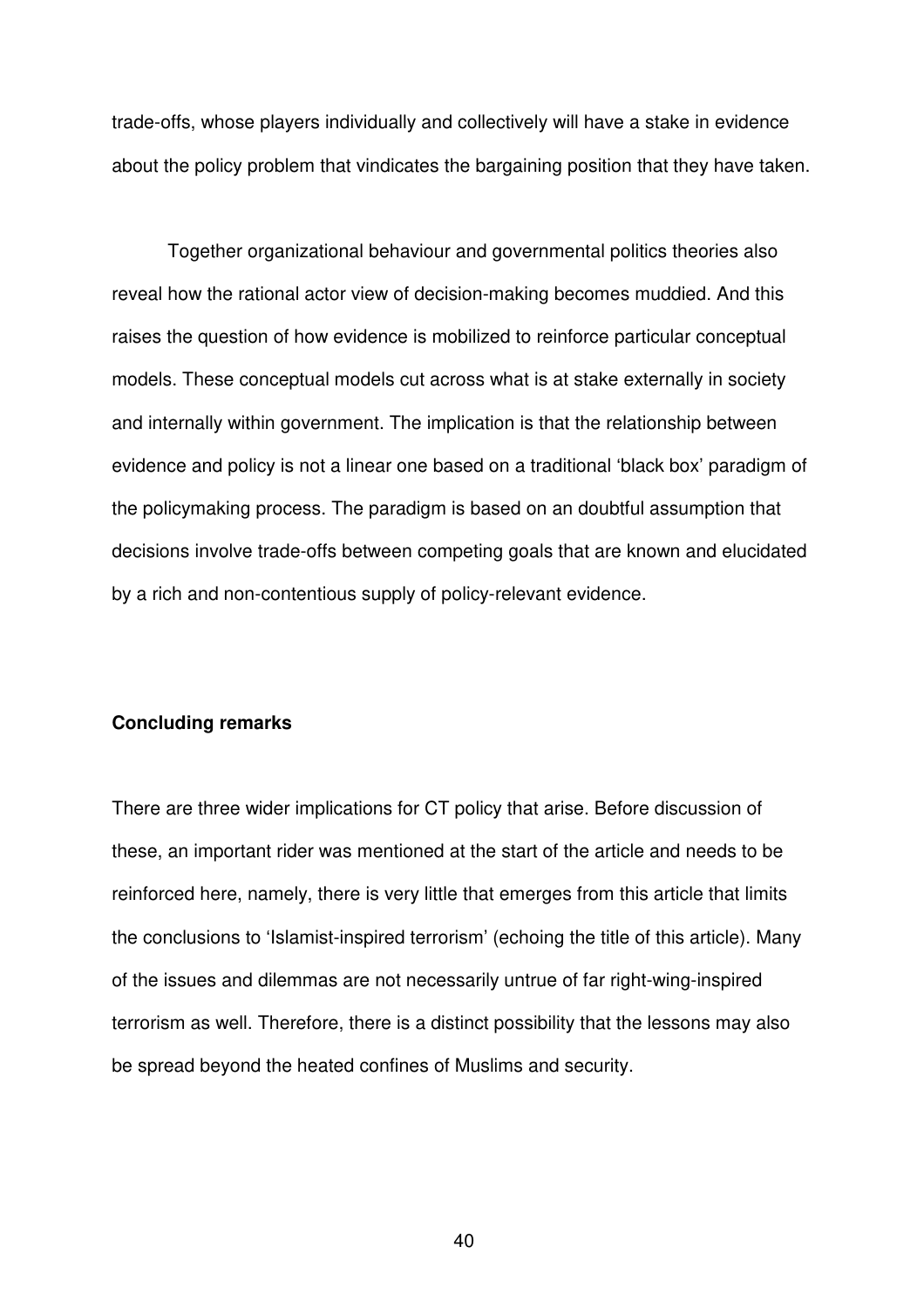The first implication is that any imperfections or interruptions in the flow of reliable data for rational actor purposes should be seen, at least partly, as a reflection of how organizations behave and the political-power dynamics at stake. For instance, a reliable survey of a target population sub-group (e.g. young Muslim men with extremist sympathies) attains value only once it serves the interests and motivations of those with responsibility to gather and act upon evidence.

Secondly, the places where organizations operate and political bargaining takes place are not neutral settings, and these will contain biases of various kinds that promote the collection and use of certain kinds of evidence. For instance, operational police forces pursue (and review) policies and programmes that routinely balance intelligence-based group targeting against general ethnic profiling. The heated politics of targeting and profiling is now a familiar hot button feature of policing.

Finally, the arena of political bargaining touches on the CT responsibilities assigned to organizations. For example, substantial investments in Prevent inspired policies since 2011 have spawned new bureaucratic structures that have penetrated into communities, leading to criticism of this approach. The venom has been directed to particular parties in the negotiation who have not grasped the mixed signals of their involvement. The Prevent programme includes a promotional message to parents, schoolteachers, university administrators and others to detect radicalized sympathies at an early stage, but it also carries an obligation to report more sinister behaviours. The professional practitioner is thus both a promotional and an enforcement agent in the eyes of grassroots sceptics. Moreover, there is an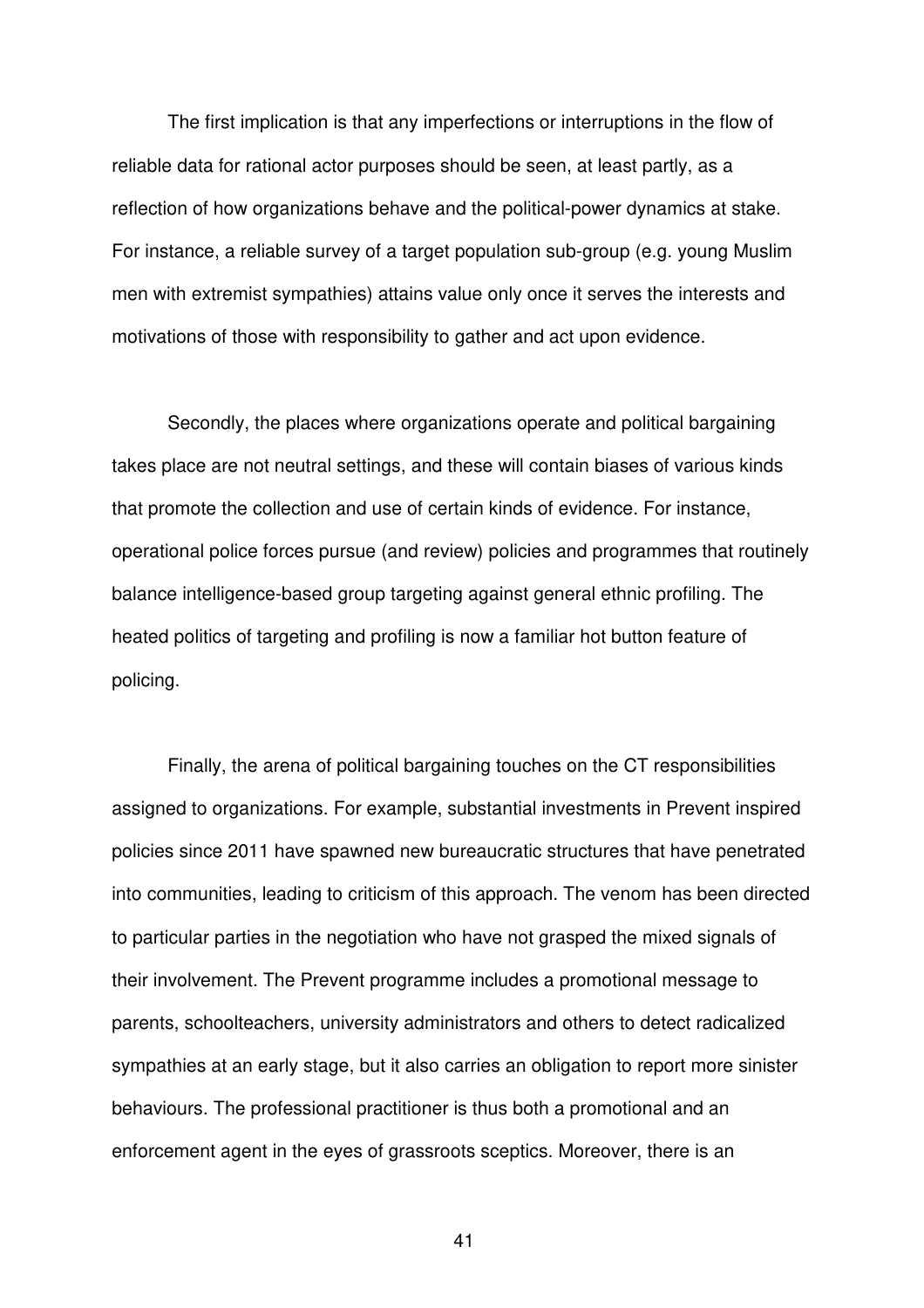important distinction here between the professional policymaker and the professional practitioner interest which can be easily conflated. This exposes the effects of feedback, co-production and accountability loops that link both as well as the effectiveness of such loops in producing credible evidence that carries authority.<sup>76</sup>

The result is that CT evidence is seen as manipulable to fit each of these faces of CT policy, and there are predictable consequences for the reliability of evidence that seeks to describe where sympathy for non-violent extremism lies. The upshot is a model of science that consciously avoids naivety: recognizing places and domains in which it is highly unlikely that objective research (both in design and data) is respected in itself. $^{77}$ 

As compared with the period before, Muslim non-violent extremism has taken more of a centre stage in government CT strategy since 2011. Emphasis now lies on the ideas and values that support violent extremism.<sup>78</sup> In this climate, generalized

 $\overline{a}$ 

<sup>77</sup> Marie Breen Smith, 'Subjectivities, "suspect communities", governments and the ethics of research on terrorism', in Richard Jackson *et. al.* (eds), *Critical Terrorism Studies: A New Research Agenda* (Abingdon, Oxon: Routledge 2009). <sup>78</sup> HM Government, *CONTEST: The United Kingdom's Strategy for Countering Terrorism HM Government* (London: 2011) – available at:

<sup>76</sup> Joel Busher, Tufyal Choudhury, Paul Thomas and Gareth Harris, *What the Prevent duty means for schools and colleges in England: An analysis of educationalists' experiences* (Coventry: Centre for Trust, Peace and Social Relations, 2017)